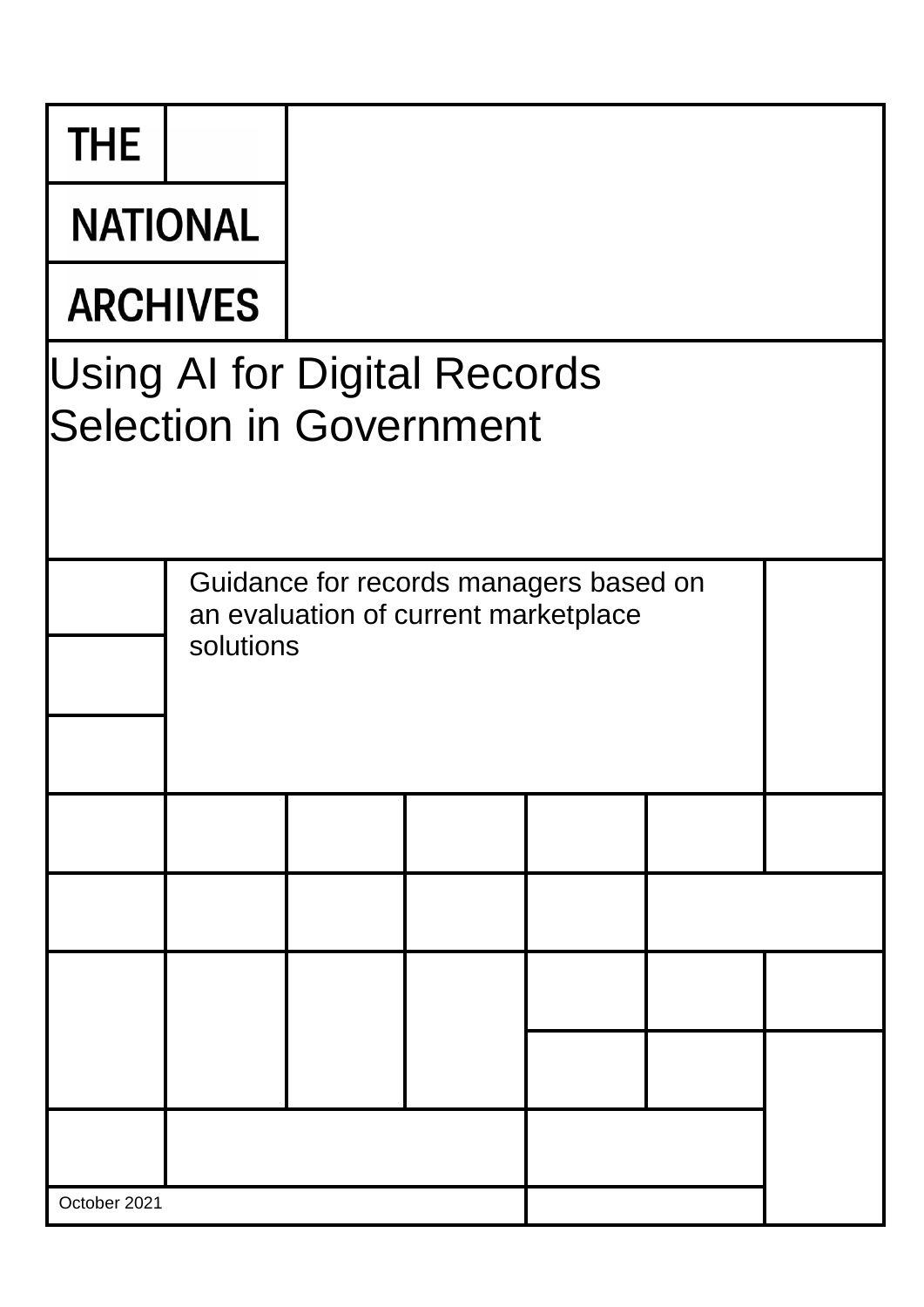### Contents

| 1.2 Introduction to Artificial Intelligence approaches for Records Selection5    |  |
|----------------------------------------------------------------------------------|--|
|                                                                                  |  |
| 2. What do Government Departments need to know to use AI for digital selection?7 |  |
|                                                                                  |  |
|                                                                                  |  |
|                                                                                  |  |
| 2.4 Considerations for implementing (or reusing) a bespoke solution11            |  |
|                                                                                  |  |
|                                                                                  |  |
|                                                                                  |  |
|                                                                                  |  |
|                                                                                  |  |
|                                                                                  |  |
|                                                                                  |  |
|                                                                                  |  |
|                                                                                  |  |
|                                                                                  |  |
|                                                                                  |  |
|                                                                                  |  |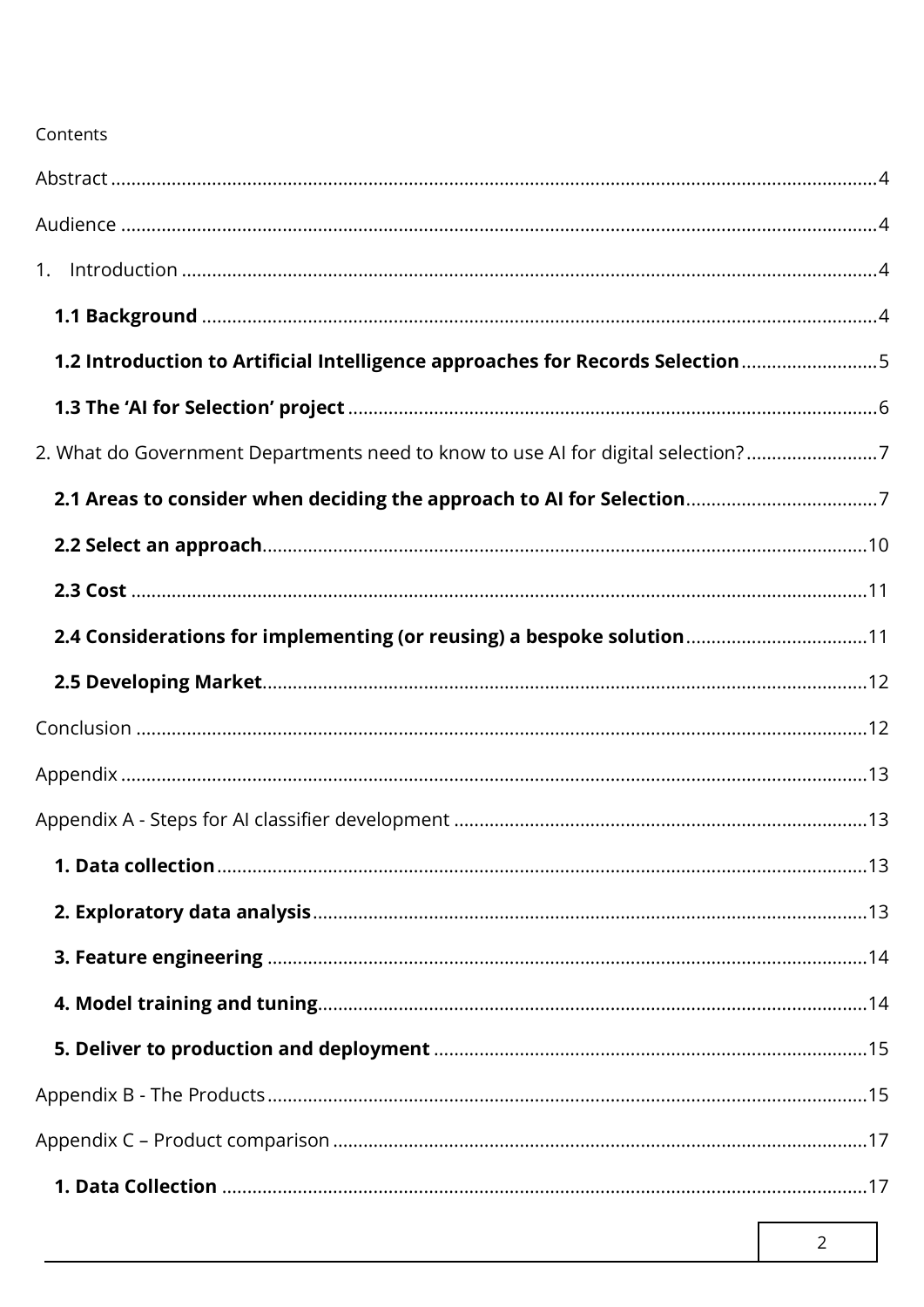# **OGL**

© Crown copyright 2021 Licensed under the Open Government Licence v 3.0. To view this licence, visit https://www.nationalarchives.gov.uk/doc/open-governmentlicence/version/3/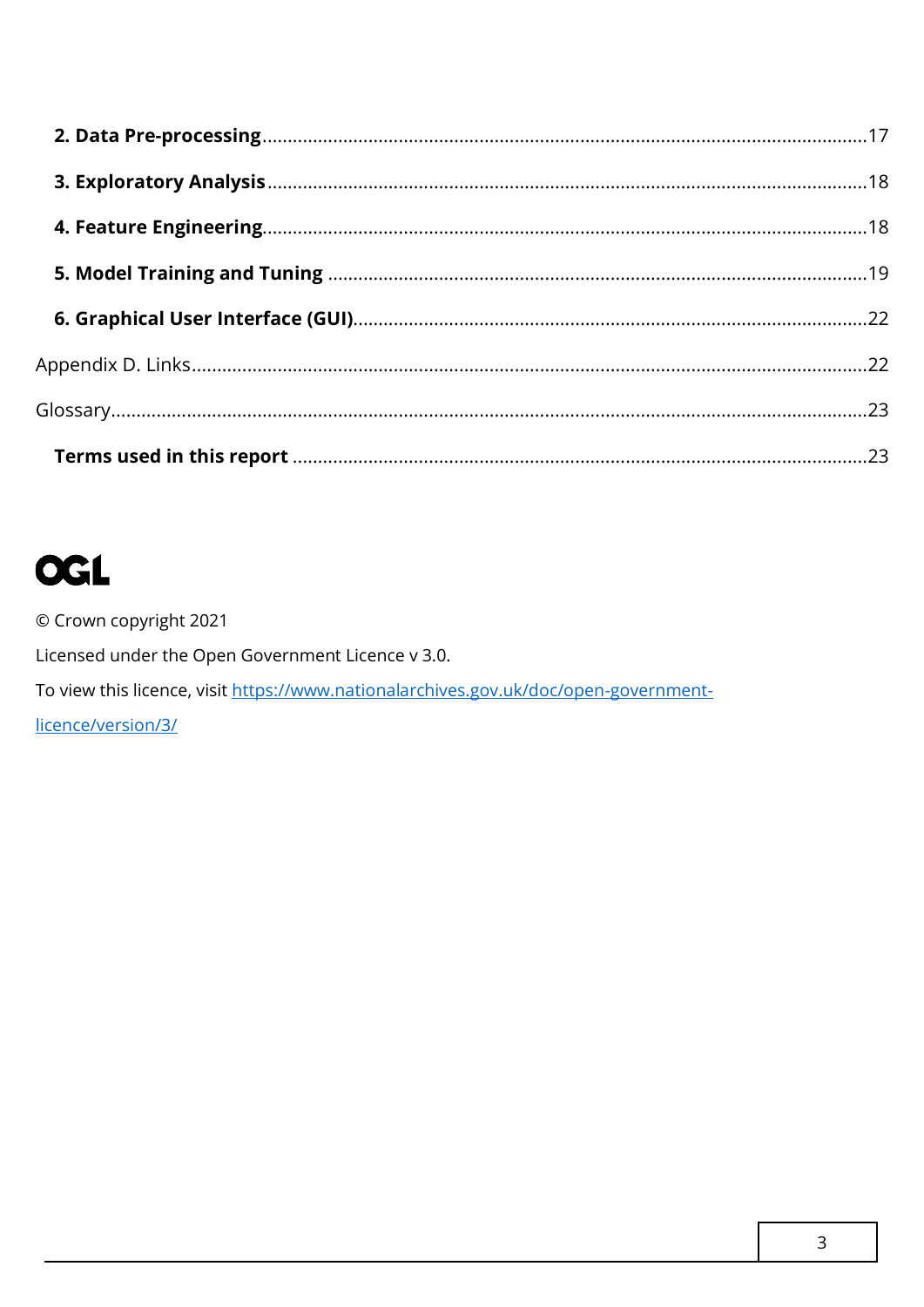## Abstract

 Traditional processes designed for paper records cannot handle the volume, diversity, Digital transformation in government has brought an increase in the scale and variety of public records along with a reduced emphasis on filing and organising data. complexity and distributed nature of Departmental digital records. This report describes work done at TNA to explore the potential of Artificial Intelligence (AI) tools to assist with this challenge.

Five AI vendors applied their tools to classify a dataset supplied by TNA. The tools and platforms evaluated were Adlib Elevate, Amazon Web Services, Microsoft Azure, InSight by Iron Mountain and Records365 by RecordPoint. Promising results were obtained overall with no tool or approach consistently outperforming the others across all tasks.

 The project found that while AI cannot replace the expertise of Records Managers, commercially available AI tools and pipelines can be successfully applied to aid the task of records selection in semi structured and unstructured collections. The products are evolving rapidly and this a good time for departments to engage with suppliers to benefit from current capability and influence the direction of development.

Key learnings for the application of these tools in government departments are

- **■** Investment in careful preparation of training data and commitment to a process of testing and refining models yields significantly better results than may be achieved using any of the tools 'out of the box'.
- Factors including fit of the feature set with the department's specific requirements; compatibility with the department's technology environment; and cost should be considered alongside raw reported performance when choosing a tool because more sophisticated tools do not deliver better performance against all requirements.
- ▪ Records managers will require technical training and access to data science expertise if they are to deploy these tools successfully.

### Audience

 preservation. These processes are described in TNA's guidance on *[Digital Records](https://www.nationalarchives.gov.uk/information-management/manage-information/digital-records-transfer/)*  This paper is written for UK government officials who are familiar with the appraisal, selection, review and transfer of records to The National Archives for permanent *[Transfer](https://www.nationalarchives.gov.uk/information-management/manage-information/digital-records-transfer/)*.

### 1. Introduction

#### **1.1 Background**

 project (BI4BG) estimated in 2018 that UK Government data totalled more than 16 billion It is the duty of Public Record Bodies under the Public Records Act (PRA) to select records of enduring value for permanent preservation at The National Archives (TNA). Traditional processes designed for paper records cannot handle the volume, diversity and distributed nature of digital data. The *Better Information for Better Government*  emails and 3 billion documents, amounting to 5PB of data. Without solutions to reduce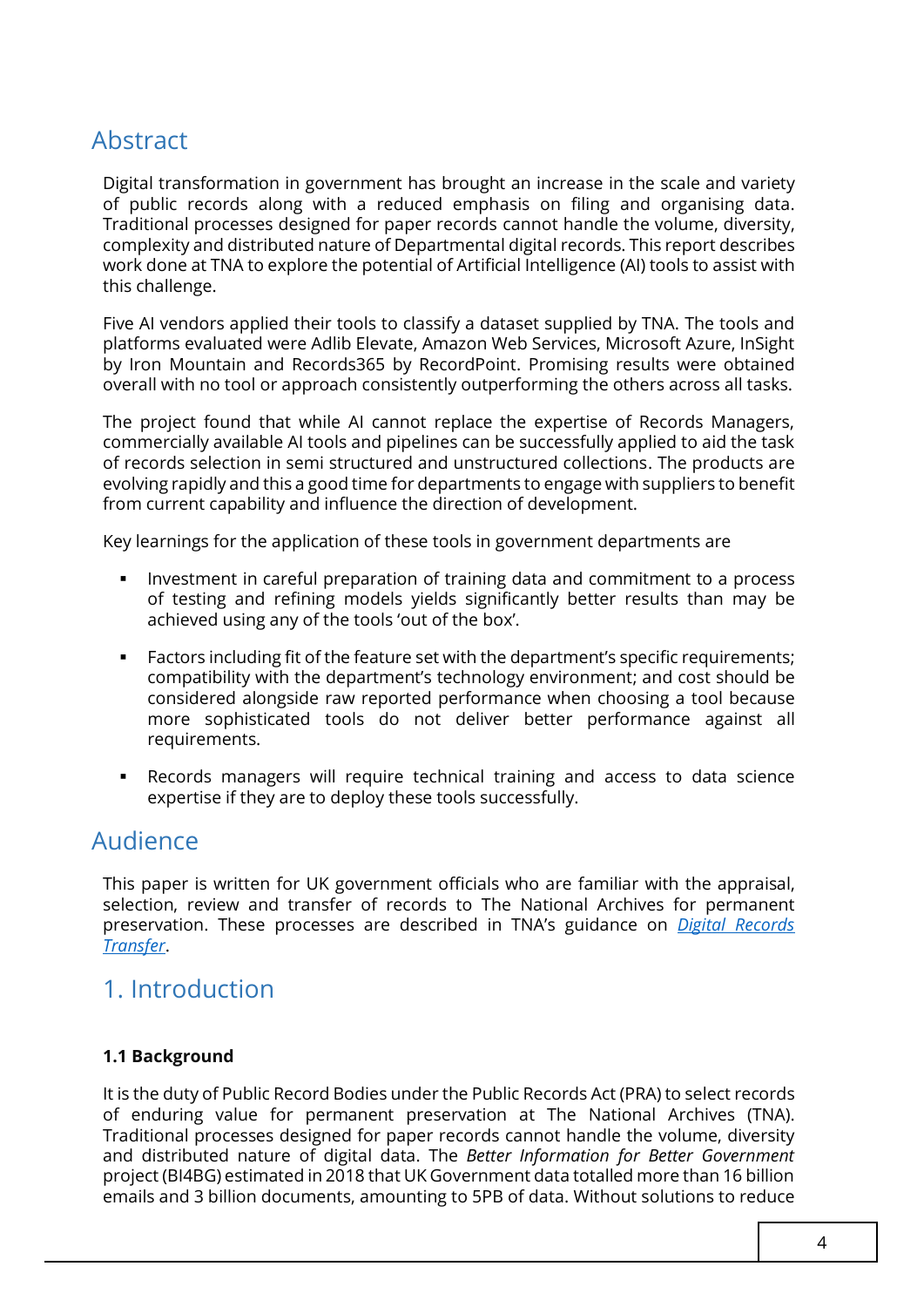records will be lost as departments struggle to meet their PRA obligations. At the same time, departments will bear the cost and risk of storing unstructured records of low manual effort and address the scale of digital records, there is a risk that valuable value for extended periods of time. Hence there is an urgent need for automated solutions.

 This report describes TNA's evaluation of a range of machine learning (ML) solutions for  records selection and builds on our previous survey of *[Rules based eDiscovery products](https://www.nationalarchives.gov.uk/documents/technology-assisted-review-to-born-digital-records-transfer.pdf)  [for Technology Assisted Review](https://www.nationalarchives.gov.uk/documents/technology-assisted-review-to-born-digital-records-transfer.pdf)*, which covered the wider appraisal, selection, and sensitivity review of born-digital material.

 *Section 1.2* below introduces some core concepts in applying AI approaches to this type  of problem. *Sections 1.3 – 1.5* give an overview of TNA's investigation, the data used and the commercial tools that were trialled.

 *Section 2* provides guidance for departments wishing to adopt AI tools to assist with records selection, focusing on practical advice drawn from the findings of this project.

 In *Appendix A* we describe the steps involved in creating an AI tool, tailored to the needs of a specific set of records (such as a Departmental digital records store).

 *Appendices B & C* give more information about the products under investigation and a detailed breakdown of product performance against TNA's evaluation criteria. This is supplemented by the individual *[Supplier Reports](http://nationalarchives.gov.uk/information-management/manage-information/preserving-digital-records/research-collaboration/using-ai-for-digital-selection-in-government)* published alongside this document.

#### **1.2 Introduction to Artificial Intelligence approaches for Records Selection**

 In this report the term 'Artificial intelligence (AI)' is used to refer to systems that can make approach to implementing AI systems. The premise of the machine learning approach is that an AI system could 'learn by example' to undertake a task that cannot be precisely intelligent automated decisions. Machine Learning (ML) refers to a specific technical codified.

 transfer to TNA. This type of categorisation exercise is termed a 'classification' task, This report examines whether ML approaches can assist with selection of records for whereby records are classified as either 'selected' or 'or not selected'.

 The machine learning approach to developing a classifier is to create a 'model', based on learning from 'training data' which has already been classified, usually via manual effort by an expert. Model-building proceeds via a process of identifying patterns or features that are characteristic of the 'selected' records in the training data and uncharacteristic of the 'non-selected' records. This is not a precise process and it is common to build and test several different models to determine which gives the most accurate results. When evaluating models, accuracy must be defined based on business need. For example, for this task, a classifier that correctly identifies records of value while also including some ephemeral records would be considered to out-perform one which reduces the selection of ephemera, but with the loss of valuable records. For other applications, the converse might be true.

 The best model or combination of models can then be used to build a 'classifier'. This is a software tool which can be applied at scale to divide records into 'selected' and 'not selected' categories. The most useful tools will report a measure of their confidence alongside the results of the classification. This can be useful in determining how much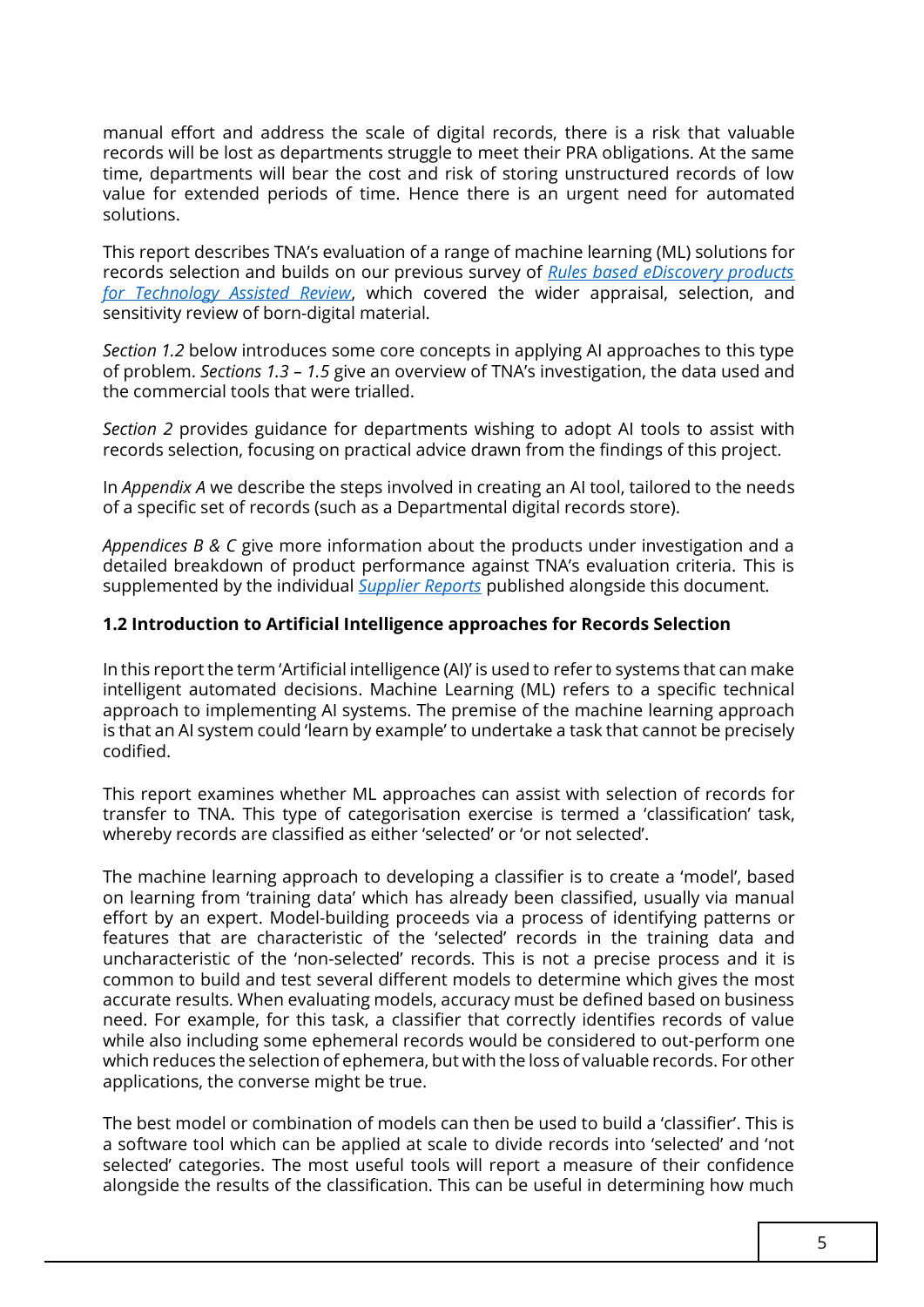checking or human intervention is required before a tool's predictions become records selection decisions. See *Appendix A* for a practical overview of the work involved in developing an AI model using ML for classification of digital records as selected or not selected.

#### **1.3 The 'AI for Selection' project**

 In 2020, TNA conducted an investigation into the applicability of commercially available AI and ML tools to the task of digital records selection. The purpose of this project was to:

- Explore the effectiveness of AI based commercial products to aid the identification of digital records suitable for permanent preservation at The National Archives.
- Understand the current state of commercial ML products in this space.
- Understand how commercial ML products could be practically applied to aid selection.

The project was designed to run in two phases. The first phase aimed to gain an overview of the types of products that were available and identify products for further investigation. In the second phase we engaged with suppliers (either product vendors or independent suppliers) who trialled the chosen products using The National Archives' own corporate data to help us understand how they worked and assess how well they could identify records for selection.

When briefing suppliers, we emphasised that the investigation was not a competition. The aim was not purely to evaluate the performance of the products but also to demonstrate the range of functionality available, to develop our understanding of the current state of the art and to explore the trade-offs involved in choosing a product for digital records selection.

#### **1.4 Data used for proof-of-concept classifier development**

The products were evaluated using data taken from TNA's corporate records management system. This comprised of 110,882 files and 12,462 folders, a total of 44.1GB in various formats, predominantly text-based records including emails, PDFs and Microsoft Office formats. This dataset was chosen as broadly representative of TNA's corporate records and will be referred to here as the 'representative data'. The documents came from TNA's EDRMS and were already organised into folders and subfolders according to TNA department and function or topic, in line with local Knowledge and Information Management (KIM) guidance. The subfolders were labelled with their retention schedule, which stated how long the records would be retained and identified those which had been selected for permanent preservation.

 This document set came from one small department (TNA) and was highly curated. We know that this is not the case for all departmental 'digital heaps'. Satisfactory performance against this dataset does not imply that equal performance would be achieved against the records of a larger, more complex department. Departments will need to create their own 'representative datasets' in order to train and test models and achieve satisfactory levels of accuracy. See S*ection 2* for a discussion of approaches to choosing representative data and training data.

#### **1.5 Approaches used by the tools under investigation**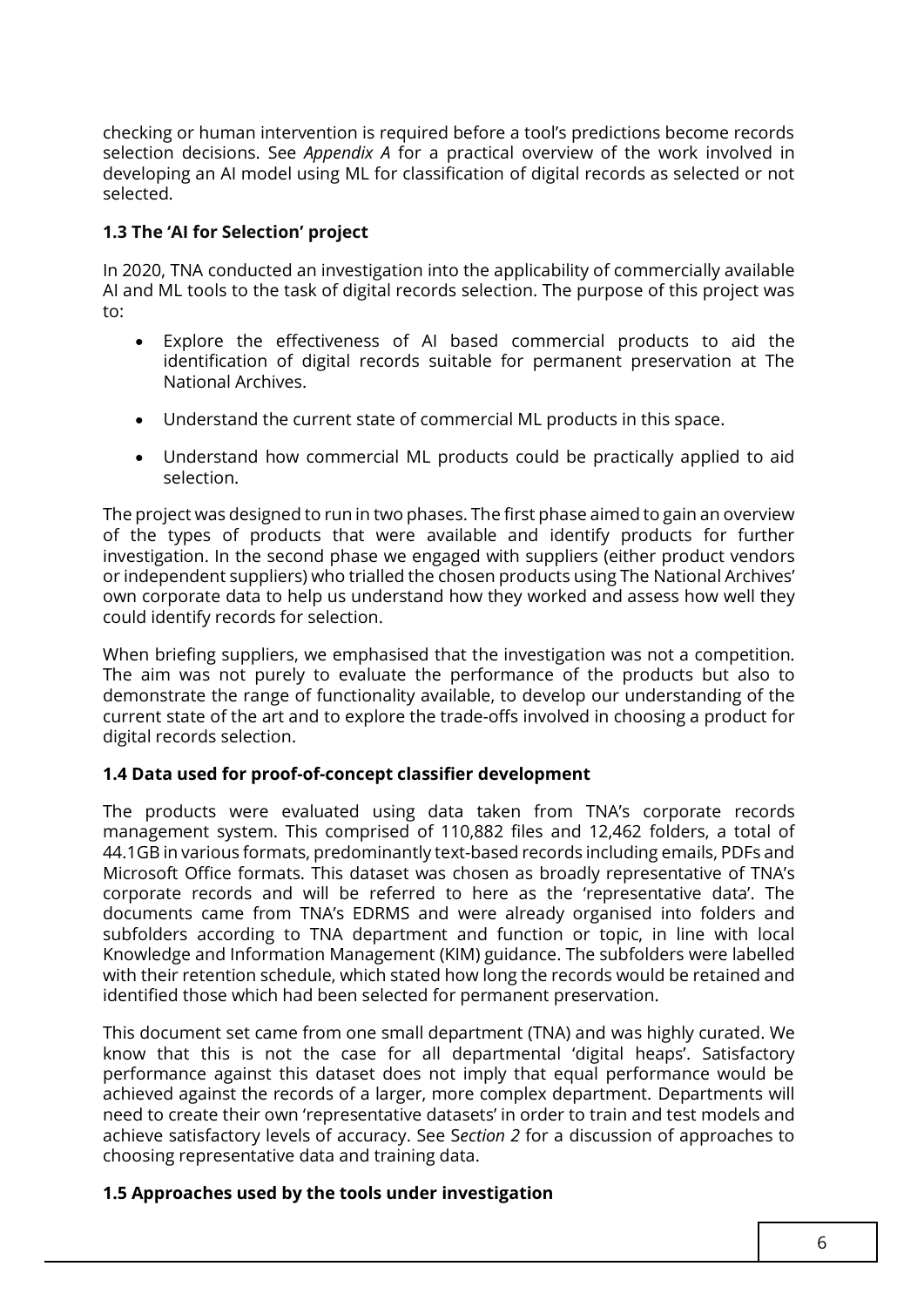The products selected covered a variety of approaches from off-the-shelf records management systems to cloud-based bespoke pipeline tools. *Appendix B* details the tools and the rationale behind their inclusion in the project.

 The range of approaches used by the products made direct comparison difficult. The results presented here indicate the tools' accuracy but additional functionalities were evaluated to assess the broader value of the products to Records Managers in government. All suppliers were given a fixed period of time to create their prototype and/or carry out their tests but started at different stages as some had fully functioning, off-the-shelf/proprietary systems, while others were constructing systems from cloud hosted components. This meant that the off-the-shelf products had many of the requested features already available, while the consultancies working with cloud products ignored some of those features in order to achieve the classification goal in the time available.

*Appendix C* gives a full product comparison against our evaluation criteria.

# 2. What do Government Departments need to know to use AI for digital selection?

From our findings in evaluating the products and additional learning during the *AI for Selection* project, we can offer some advice to departments considering the use of AI to select digital records for preservation (or similar tasks).

#### **2.1 Areas to consider when deciding the approach to AI for Selection**

 software and expertise available in the market and should not underestimate the need to communicate with suppliers regularly and provide records knowledge and domain expertise to achieve the best results. The following areas should be considered When working with suppliers departments should have realistic expectations of the resource and expertise which will be required from the department. Departments will when deciding on an approach.

#### **Choosing training data**

 Training a supervised learning algorithm to carry out records selection essentially means trying to imprint the context of an appraisal policy via the training data. The process is one of showing the algorithm pre-classified data from which it can 'learn by example' and work out the rules for itself, followed by 'correcting' its answers so that it can refine those rules. The quality of the training data is critical to receiving good results. If a department has an existing set of labelled records (both selected and not selected), this could be used as a basis for training data. The data should be a representative and diverse set of records to reduce bias. If representative labelled records are not available for training the model, then they will need to be created. This is resource-intensive and needs a Records Manager (or team familiar with the records). Documenting the approaches taken in creating training data will be important in showing that it is representative of a department's appraisal policy.

When selecting training data Records Managers should be aware of the prevalence of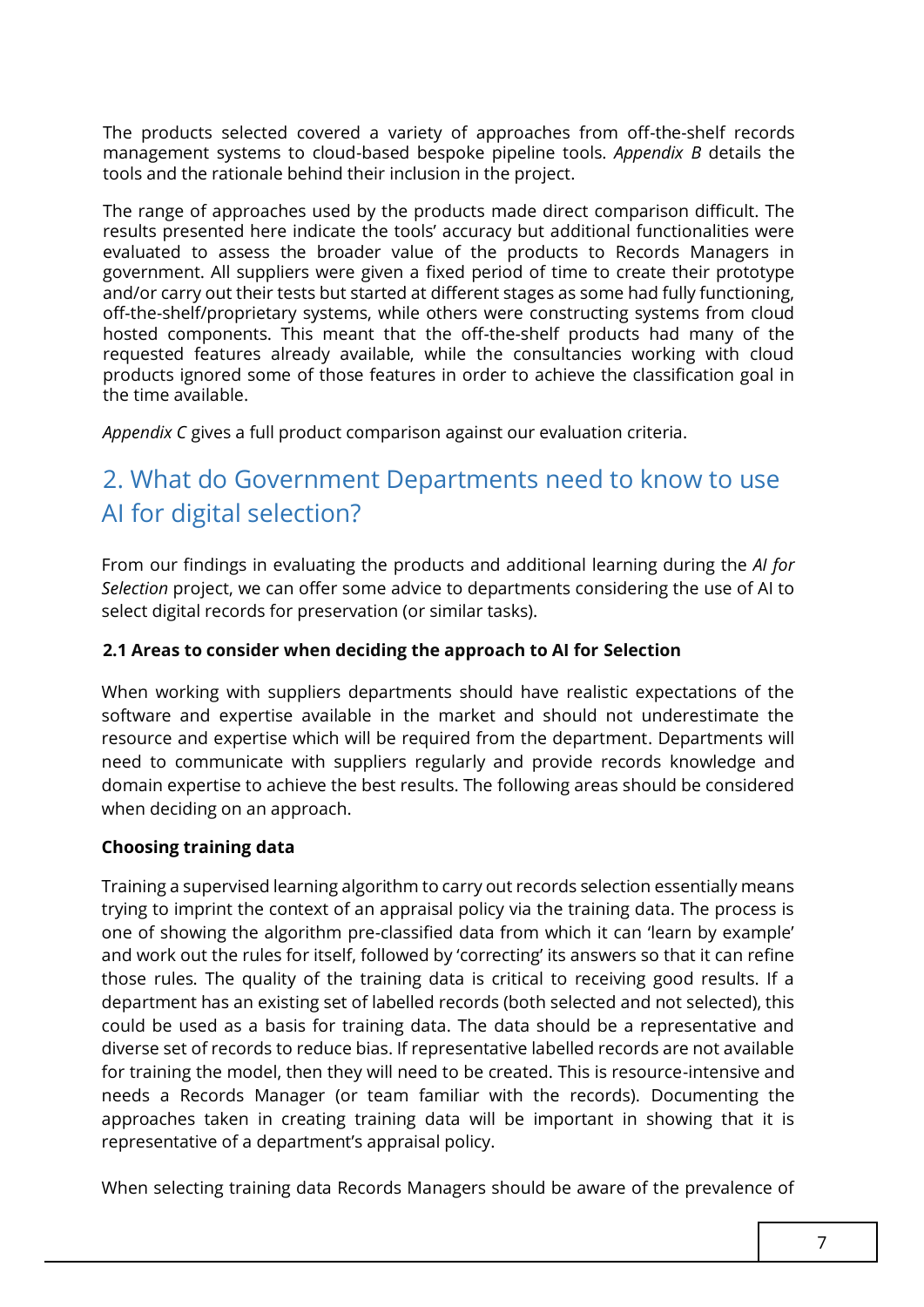duplicate records and ensure there is enough variety in the training set. Duplication of training data can bias classifier results. For example if there are 100 records in the training set marked as 'selected for transfer', 10 of which are a copy of the same record then the model could be biased towards the selection of records similar to the duplicate. In these cases, it is often desirable to de-duplicate the training data. However, the for future users and duplicates should not be routinely be removed as part of the records selection process. TNA accepts transfer of duplicate records. presence of duplicates in archived records can provide valuable contextual information

 Another important consideration is the volume of training data to be used. In the AI for Selection project, suppliers used up to 80% of the labelled training data to train the model and up to 20% to test (from a 44.1 GB dataset, 110,882 files / 12,462 folders). The model used the 80% of data to train (this used metadata and content of files) and then for the 20% test data the model was not given the labels, the labels were then used to see how accurate the model is. More information about data used can be found in *Appendix B*. The aim would be to use training data that is representative of a larger unlabelled dataset so then the model can be applied on a larger scale to determine selection in that dataset. The AI for Selection Project used data which was already labelled and in our EDRMS, though was under represented in some record categories, so was not suitable to test against our larger corpus of data.

 The size of the training data required depends on the type of solution to be applied. Some tools require training data to be labelled manually within the software, generally working with smaller volumes of labelled data, while others allow larger volumes of labelled data to be loaded.

#### **What level of accuracy is good enough?**

 usually data cleansing. The data is often skewed so that certain types of important files (i.e. files that should be selected) may be under-represented and missed by the training stage of the process. When assessing the accuracy of a product, it is important to Real life data is often not good enough for ML purposes without some intervention – consider

- therefore not selected in order to avoid selecting a great many unimportant files (i) whether it is acceptable for a few historically important files to be missed and as well
- or
- (ii) whether the model must select *every* important file (and there may be very few files of this type) even if this could result in a great many unimportant files being selected too.

 There is generally a trade-off between the two considerations. If it is important to ensure selection of 100% historically significant documents then you will probably include a high volume of 'unimportant' ones too. If you were worried about selecting a high volume of 'unimportant' records this increases the risk that you will miss some important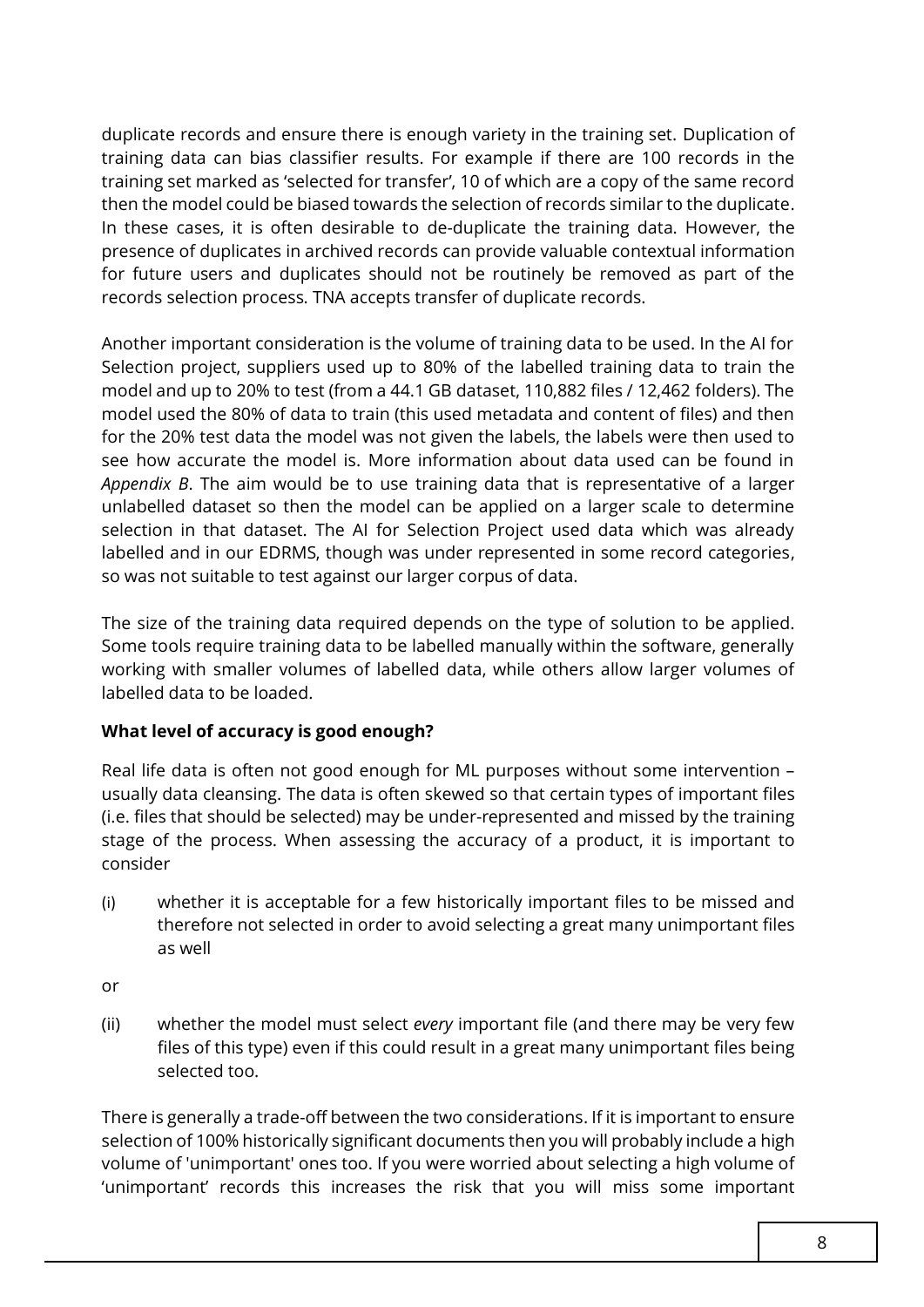documents. TNA favours approaches which select more records of enduring value, even if this means that the selection is 'messier' or that greater volumes of 'unimportant' records are transferred.

 Irrespective of approach, ML models are unlikely to achieve the best accuracy without human involvement. To improve accuracy, incorrect classifications can be corrected by repeated several times until satisfactory classifications are achieved and will be an onrecords management teams and the model can be retrained. This step should be going commitment even when algorithmically assisted selection is used operationally.

 For some of the products evaluated in the *AI for Selection* project at TNA, this re-training is only undertaken in the initial setup by the engineering teams (usually requiring extensive discussions with records managers or record specialists), while others provide options for records managers to undertake corrections of classifications and retrain the model inside their software on a continuing basis.

 periodically. The frequency of retraining will depend on changes to a department's view of what a 'selected' record is, such as a new appraisal policy. This could also be affected by a major event changing the importance of certain topics, for example records related to 'coronavirus' will have increased in importance over the last few years. If the criteria used for record selection change, the model will not perform as originally intended. It may require retraining with new training data or even the creation of a new model to avoid bias from the outdated selection decisions that are embedded into it. Similarly, if the nature of the records to be classified changes, new model(s) may be required. It is necessary to monitor the accuracy of the model, reviewing its performance

#### **How many models to train and test?**

 The number of models depends on the variety and types of records in the collection. A model developed for organised and structured data held in a document management system will not give the same accuracy with unstructured data held on a shared drive. Similarly, different models may be required for different file types such as text, media and images.

#### **Understanding and explaining your results**

 Records Managers and departments should be able to exercise a degree of control over How best to explain and interpret results is still a challenge for the Machine Learning community. The metrics provided by systems can be interpreted by data scientists to assess a product's effectiveness but are often less accessible to a wider audience. how products assign selection decisions, leveraging technology to make their job possible, rather than relying on it to perform the selection task for them.

 Transparency is vital and more work is needed by suppliers of these products to be able to explain algorithmic decisions. Government departments need to be able to show how their use of these tools aligns with records selection policies. Where departments adopt ML approaches, the processes followed and rationale behind the choice of training data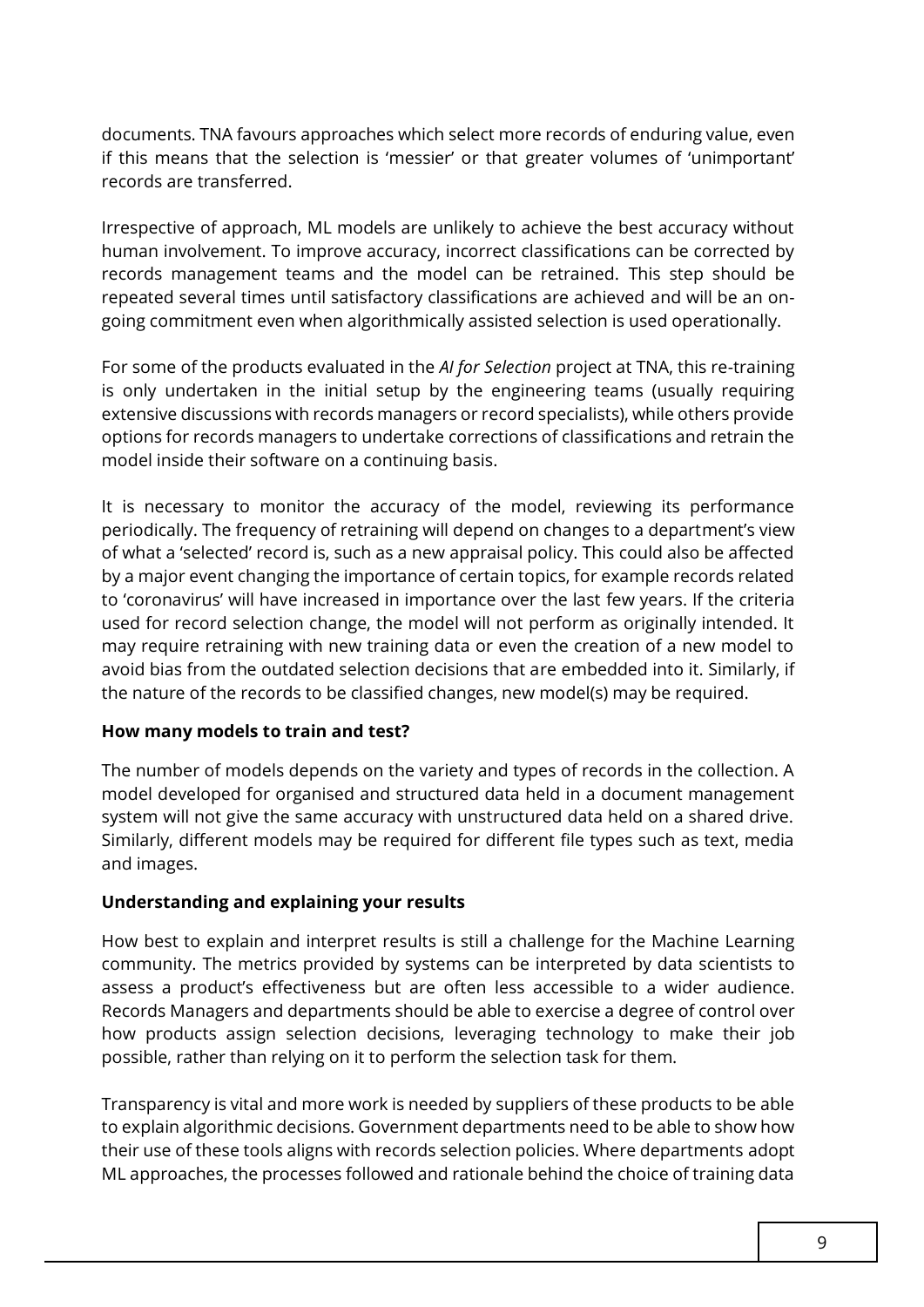could be published alongside appraisal policies to help future users of the records undertaken, potentially the training set itself could be selected as a 'record' to show how machine learning models were trained. understand potential biases. Additional methods to aid transparency could also be

#### **Handling sensitive data**

 Depending on the sensitivity of records in a government department, products may require appropriate levels of certification and security. This may limit the choice of products if, for example, suppliers require records to be uploaded into their systems. For the AI for Selection project using TNA corporate data we established data sharing agreements with external suppliers to ensure appropriate data handling measures and security were in place. The time required to complete these steps appropriately should not be underestimated.

#### **Are you ready to implement automation?**

 Initial steps could be taken prior to investment (for example, to identify a potential Finally, the department should consider whether it is ready to invest in an ML solution. training set and label records for selection) which would facilitate an ML approach later.

#### **2.2 Select an approach**

 The AI for Selection project identified the two main types of approaches offered by suppliers:

- **(i) Off-the-shelf** record management solution with AI functionalities OR a product for viewing and working with results after modelling done via consultancy
- **(ii) Bespoke solution** built by external specialists or by an in-house team of data scientists and developers

 The department may have a preference based on local policy and previous experience. Where this is not the case the choice of approach should consider:

- • The level of control and autonomy: a bespoke solution gives greater control than an off-the-shelf product which gives greater control than a product run for the Department by a consultancy. Security constraints should also be a factor.
- • The capacity and skill of a department's technical team: a bespoke solution will which will require greater technical skills than a product run by an external require greater technical skills to commission and use than an off-the-shelf system consultancy.
- • Additional benefit: Records management features included in off-the-shelf products could be used to meet other business needs.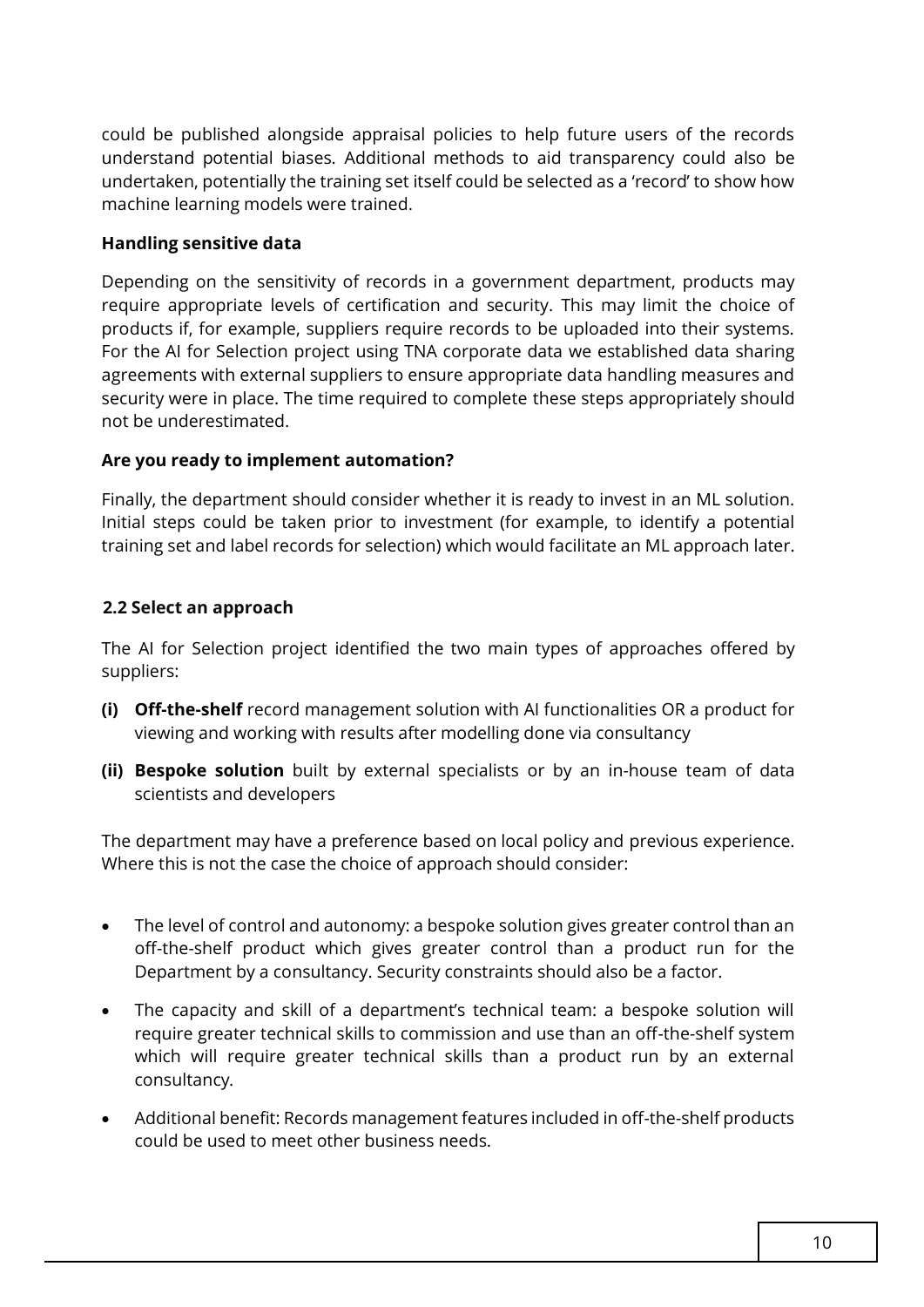#### **2.3 Cost**

 the-shelf solutions will require a license and renewal fees, whereas bespoke solutions It is important to be aware of the costs which come with different types of products. Offwill incur higher costs for highly technical staff to build ML pipelines and ongoing support of the solution.

 Three of the solutions reviewed by the AI for Selection project were records management products which incorporated ML technology to aid selection. A cost- effective way to use them might be for a department to also use the product as its record management system, but the ultimate choice of a document management system should depend on more than its record selection functionality.

 One of the suppliers provided an off-the-shelf product to view results of modelling done by the supplier. If modelling is run by a consultancy, the initial cost should be considered alongside the anticipated frequency of re-training models or creating new ones, as this could become difficult to scale – though this approach may still be more cost-effective than employing a full time data scientist. Departments often already have teams with the requisite skills for this work, but the needs of records managers may have low visibility and supporting the use of AI for records selection may not be a priority for data- analytical teams. Early engagement and raising the profile of the selection task could assist records managers in gaining support from these teams.

 Our experience with cloud platform suppliers indicates that the cost of the commercial cloud ML components of the pipeline can be significant. We would expect these to reduce over time as the products mature but for high volumes (millions) of records, departments may currently find the costs prohibitive. An alternative would be to build an in-house solution, taking advantage of the scalability of cloud, but using open-source libraries rather than commercial ones.

#### **2.4 Considerations for implementing (or reusing) a bespoke solution**

 If a department's capabilities allow a bespoke process to be developed, then there are some technical questions that should be considered.

#### **How much data will you be processing?**

 The dataset used in the *AI for Selection* project was relatively small (approximately 100k records. This could be processed, analysed and used to train ML models on laptops with basic configuration (16GB RAM, core i5 processor, no dedicated graphics card, SSD drive). To address the same task some of the products built bespoke applications using containerisation which could easily scale to very large datasets. Scaling up cloud-based solutions was not tested as part of the *AI for Selection* project. When choosing an approach, it is important to identify what is 'good enough' for the task, to avoid over- engineering. An initial proof of concept may be conducted on a small collection to evaluate an approach and scaled up later.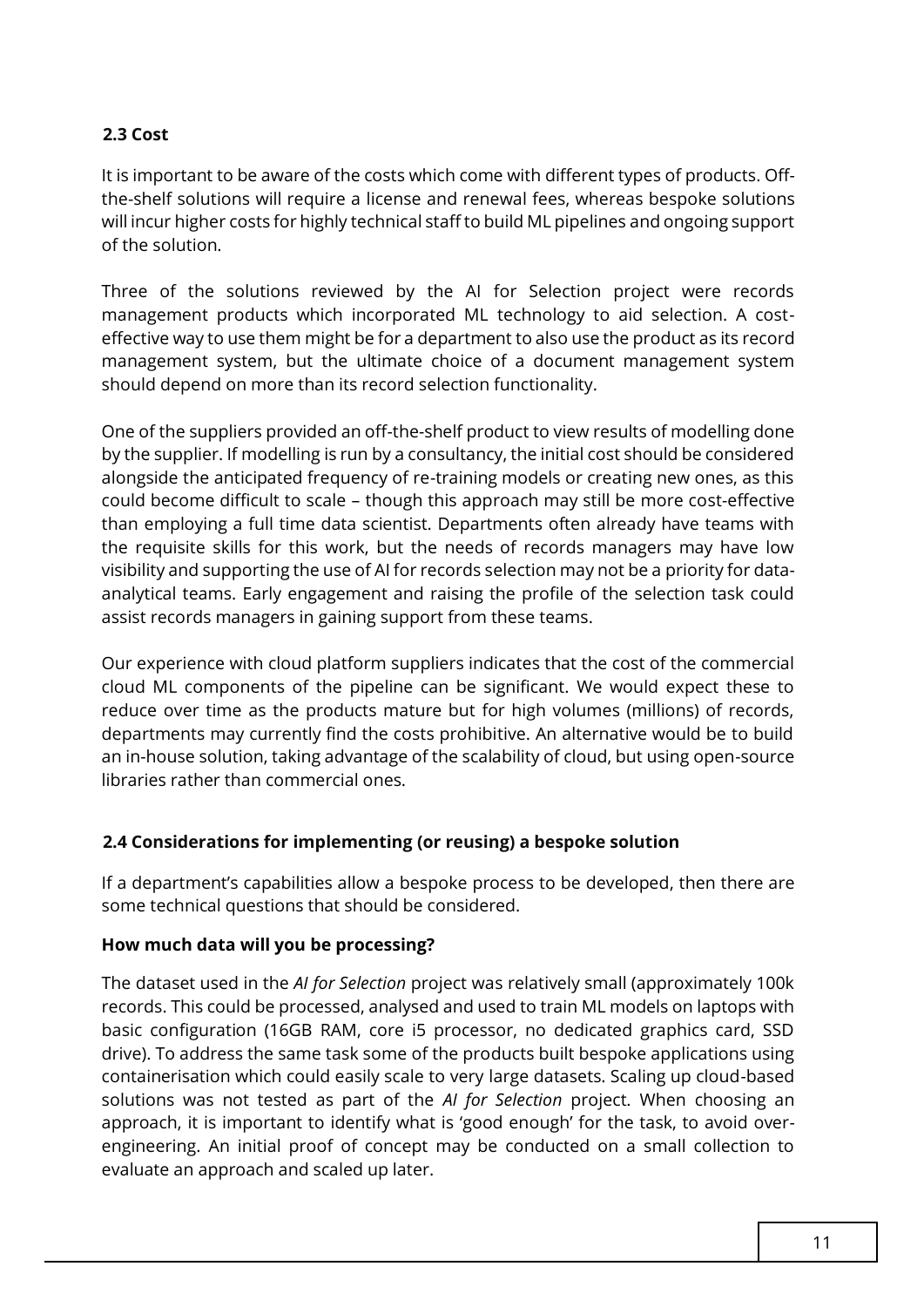#### **What platform are you comfortable with?**

 applications at all levels of complexity. When choosing a platform for AI for Selection, it is worth starting by exploring the platform(s) which are already in use by your All major cloud providers (Azure, AWS, Google, IBM, etc.) offer multiple ways to build ML department and where you may already have some expertise.

#### **2.5 Developing Market**

 The *AI for Selection* project showed that ML has the potential to be an important part of the solution for dealing with the scale of digital records selection. Departments should be aware of the amount of work and expertise they will require to implement one of the approaches listed above. It has also shown that there are areas were improved options could be explored, such as understanding and being able to explain the results. ML undertaken in understanding results, as well as other areas such as reducing the amount of training data required. All of the products we saw were in early stages of development which means this is a great time to engage with suppliers and influence their future development so that they work for Records Managers and Archivists. approaches and tools are developing and great amounts of research are being

### Conclusion

 The advice presented here is drawn from a small project which evaluated a limited number of bespoke and off-the-shelf applications to classify records for selection for permanent preservation. The project enabled TNA to have a good understanding of the current market for AI tools in this area. The project achieved promising results and demonstrated that AI approaches can be applied to the records selection task.

 The solutions under investigation solved the problem in different ways and offer different features. Our evaluation criteria allow the products and approaches to be compared *(Appendix C).* Departments wishing to implement AI approaches to assist selection can build upon this work to evaluate options before choosing a supplier.

 It is clear from this project that AI cannot replace the expertise of Records Managers but for any of the products or approaches described here to work effectively. While the information management teams will require access to skills in data analysis and ML if they are to implement such tools successfully. This may be achieved by through building this capability within the team, engaging with data scientists within the Department or training in the concepts of ML, the practicalities of creating data to train the system and can be a useful tool to help deal with the scale of digital records collections in Departments. Records Managers' knowledge of the records in their custody is essential products require different levels of technical expertise in the team, it is equally clear that via external suppliers. Whichever approach is taken, Records Managers will benefit from the ongoing task of reviewing and refining models.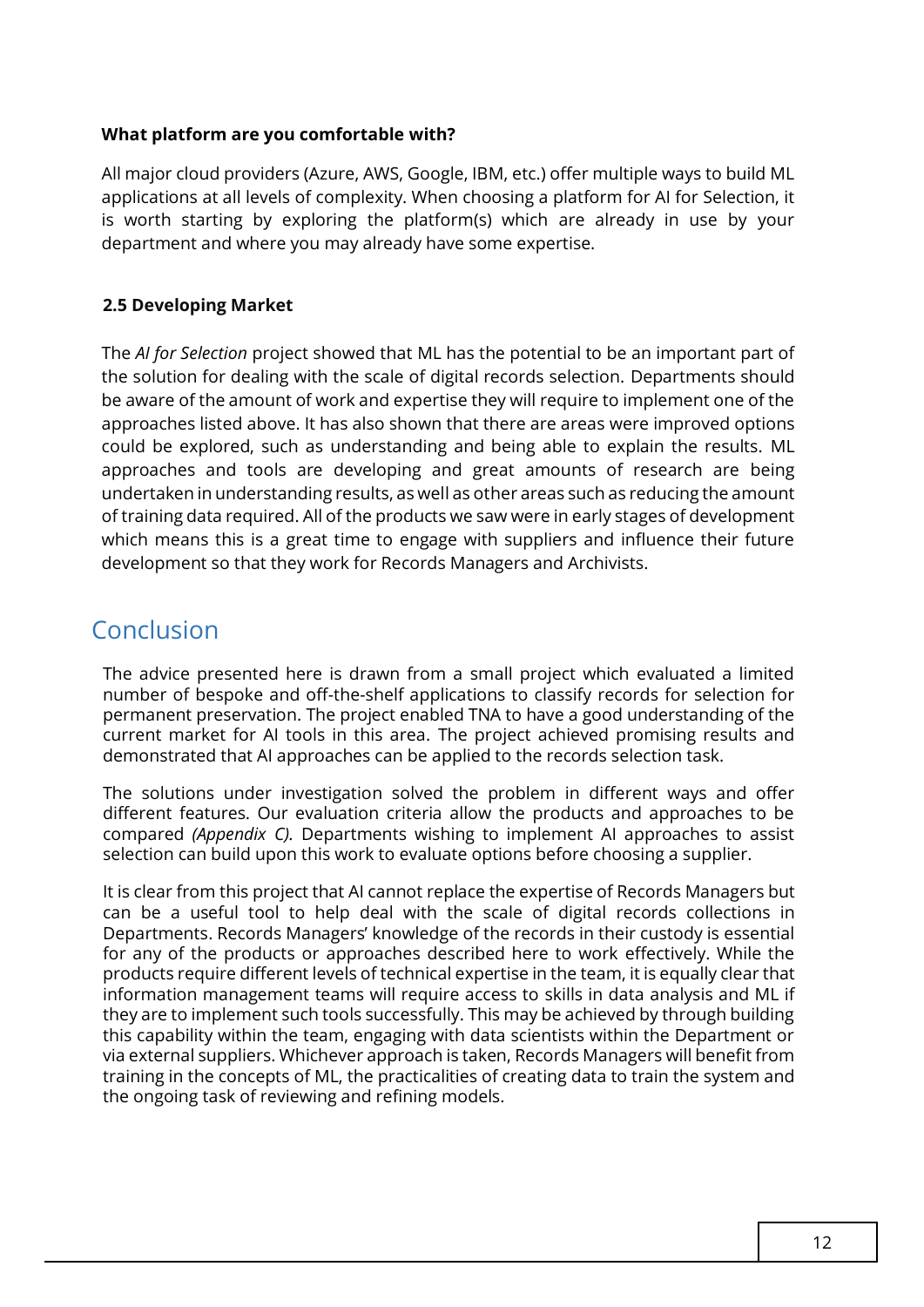# Appendix

# Appendix A - Steps for AI classifier development

 (see Figure 1 below for an overview of the stages). Records Managers applying ML tools will require an awareness of how the product they are using addresses these stages. These steps may be carried out by the department or the supplier but time and effort invested at this point will determine the performance of the classifier. This section provides a brief introduction to the stages involved in building an AI classifier1 tool capable of classifying records as *selected* or *not selected* for transfer to TNA



 *Figure 1. Overview of steps in developing a machine learning classifier.* 

#### **1. Data collection**

Data collection is comprised of (i) data acquisition and (ii) data pre-processing.

 (i) *Data acquisition*: In this step, the data to be classified is collected and aggregated. Most ML tools require data to be available in a single location. This can be a challenge for government data which is often distributed across multiple storage locations including shared drives on a corporate network, cloud storage, standalone hard drives, in multiple databases or on different servers.

 For the AI for Selection project TNA provided aggregated representative data either on a hard drive or uploaded to the supplier's cloud.

(ii) *Data pre-processing*: The acquired data usually requires pre-processing to prepare and format it for use with the chosen tool. Pre-processing often includes data cleansing, for example, removing duplicate and corrupt files or converting dates to uniform formats.

#### **2. Exploratory data analysis**

 insights into the nature of the data under consideration are required. It might be worth using statistical techniques to visualise your data to help reveal inherent patterns and The huge volume and diversity of data in use in government departments makes it difficult to offer general guidance on the type of model that should be applied. Further missing information e.g. under represented categories in training data.

<sup>1</sup> Refer to glossary of terms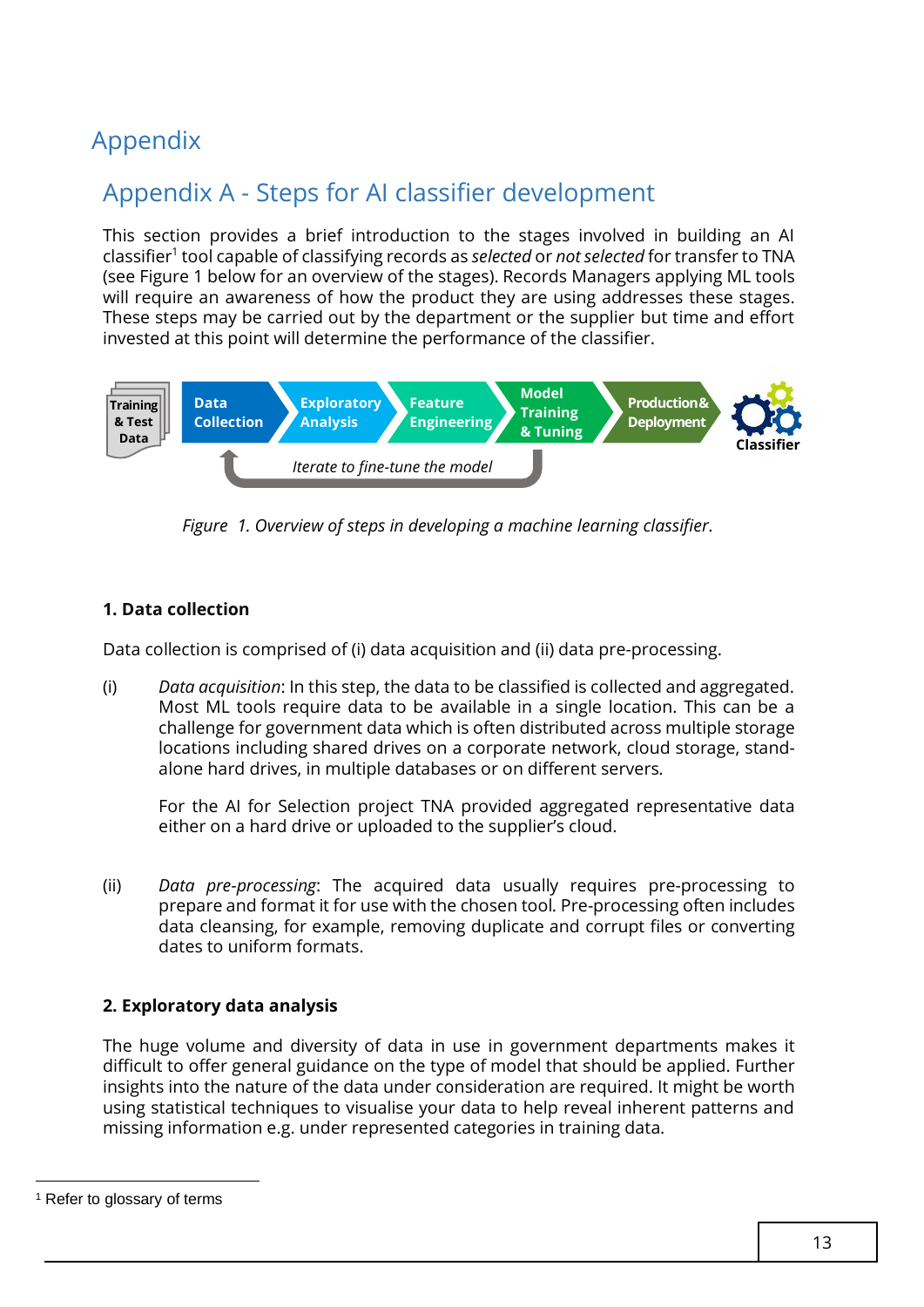Usually, understanding the final outputs provided by an AI tool depends on understanding the data it is trained on. Important characteristics include formats, size (both volume and number of files), content and metadata. The exploratory data analysis step enables data scientists (either in house or from product suppliers) to identify which features of the data could be used to support classification and, if needed, identify improvements. The risk of omitting this analysis is that significant resources could be invested into building a model which produces poor results.

 Along with the complete data records, TNA also provided highly structured metadata as an additional spreadsheet. This contained important information about the file path, date last modified, retention schedules (e.g 04 Appraisal Decisions - Permanent analysis revealed that while records belonging to certain retention schedules were abundant, some important categories of retention schedules (including ones for permanent preservation) were under-represented in the training data. Suppliers took Preservation), selection decision and other important information. Exploratory data this into consideration when selecting modelling approaches.

#### **3. Feature engineering**

augment the data with human knowledge. Features are the characteristics of data that can be used to create a classification model. For example, the file-path, words in the documents or the presence of named entities such as organisations or people. The feature engineering step is also an opportunity to

During this stage, issues identified during the exploratory data analysis data are rectified. For example, we may need to add new features, either by manual labelling or by combining the data with external resources to make it easier for the modelling algorithm to identify differences between records.

 In TNA's representative data, a metadata feature 'file-path' is provided. This is an important feature which provides us the information about the originating unit within TNA. This is often highly relevant to the selection decision for a record. However, when records are stored in common shared drives, the file-path alone may not provide enough information and may need to be combined with features such as the author of the document. Using this human knowledge, one may engineer two features (the filepath & author) by combining them.

#### **4. Model training and tuning**

 Depending on the data to be classified, a variety of mathematical approaches can be applied to build a model. The initial choice is usually a simple approach. A portion of the labelled data is used for training the model. The remaining portion is set aside for testing the model. Multiple models may be trained with the same data to provide a basis for comparison of approaches and to determine which model(s) perform well for the data under consideration. Since machine learning algorithms (models) are developed to extract patterns from data, the most appropriate choice of algorithm will be dependent on the data being analysed. Once a model has been chosen, it is fine-tuned to get the best running model for classifying the data.

 to evaluate a supplier's solution as part of a tender or to use the model in a live environment to classify records for selection). The 80/20 ratio is only a guide and can When training models, 80% of the representative data is typically used to train the model (called "training data") and the model's performance is then evaluated on the remaining 20% (called "test data") before applying the model to new, unknown data (for example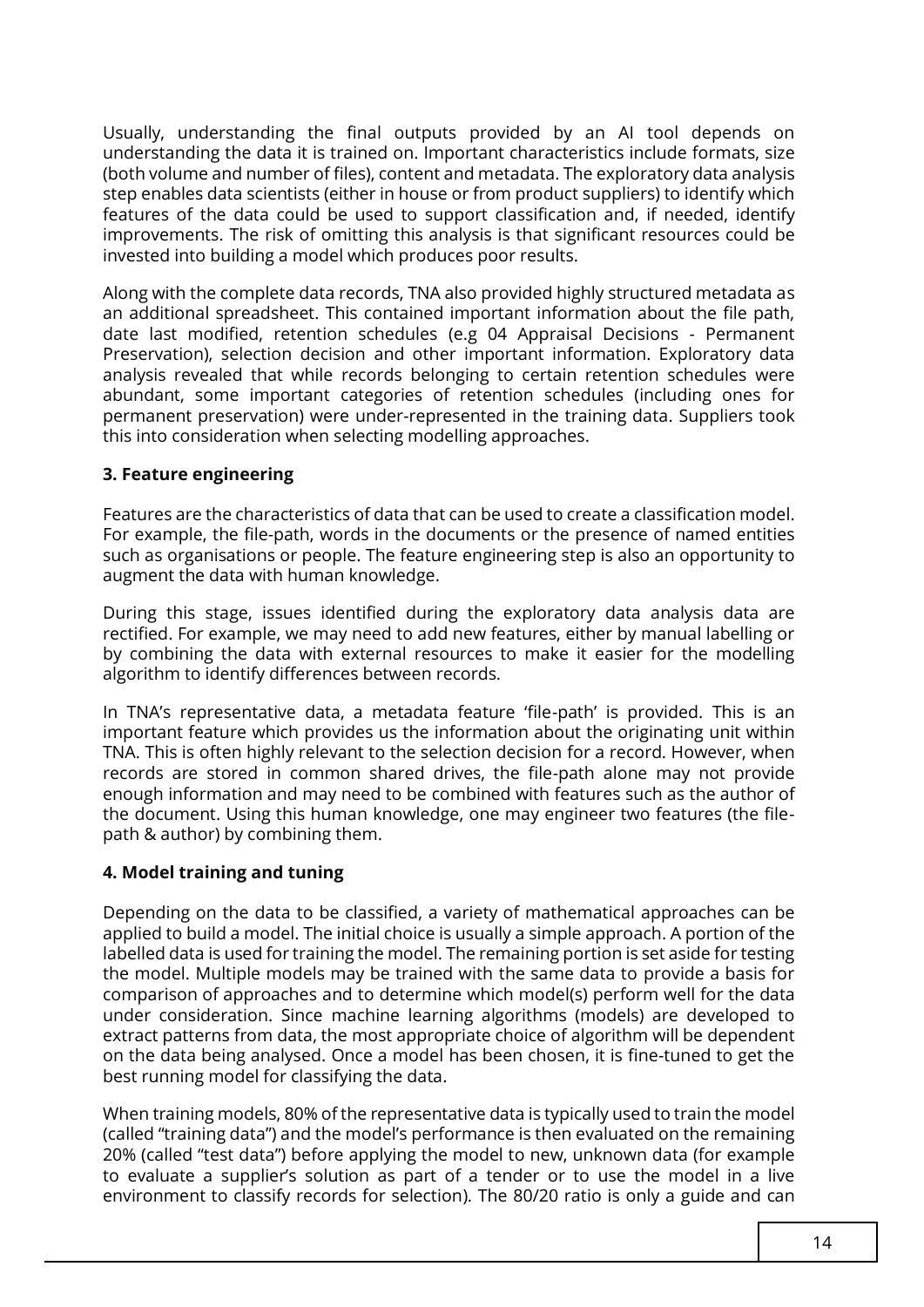test the model themselves, independently of the supplier. vary according to the specific problem). When working with an external supplier, a department may choose to hold onto some of their representative data so that they can

 classify the test data. The results are analysed and compared to prior knowledge of the suitability for the task. This evaluation may be quantitative (for example, comparing the One or more modelling algorithms are trained with the training data and then used to 'correct' classification to evaluate the performance of each model and assess its accuracy with which different models can classify the records into categories) or qualitative (for example, examining individual errors or considering which types of records were wrongly classified). The model and the features should be examined and adjusted iteratively until satisfactory performance is achieved.

#### **5. Deliver to production and deployment**

 users, unlike the command-line interfaces which may be encountered during the Once the model provides satisfactory results, it is developed into an application which can be used by Records Managers and others to classify unlabelled documents. Usable applications tend to feature a graphical user interface (GUI) designed for non-specialist training and refinement stage. Ideally the application will support a mechanism which enables users to provide feedback on the results, which can then be used to further tune and improve the product's performance and generate reports for the user to review or act on.

 Once an application is ready to be used a department will have to consider if it is ready when there is a high degree of confidence in a tool, a level of manual checking will still be required, though this may be focused on items which a tool has marked as having a low level of confidence in its decision. for deployment. This will depend on the level of confidence in the tool's accuracy. Even

### Appendix B - The Products

 This section briefly describes the five products tested by the suppliers and a sixth product, developed by TNA for use as a benchmarking tool. More details can be found in the suppliers' reports on the report (see *Appendix D* for links to supplier reports) along with a more detailed description of TNA's benchmarking tool.

 An experienced consultant was appointed to carry out desk research to identify four products that would potentially meet our requirements for records selection. The along with reasons that other products were excluded. The recommended products covered a variety of approaches from off-the-shelf records management systems to cloud-based bespoke pipeline tools. We added a fifth product with which we had prior experience and which differed in approach from the four tools already chosen. The products and suppliers included in the project were Adlib Elevate by Adlib, Amazon Web Services (AWS) used by Kainos, Azure used by Adatis, InSight by Iron Mountain and Records365 by RecordPoint. consultant provided an in-depth review explaining the reasoning behind each choice

 Although the project endeavoured to standardise evaluation it became clear that direct available in *Appendix C* with further detail in the suppliers' reports (see *Appendix D*). comparison across different products and approaches is difficult. Summary results are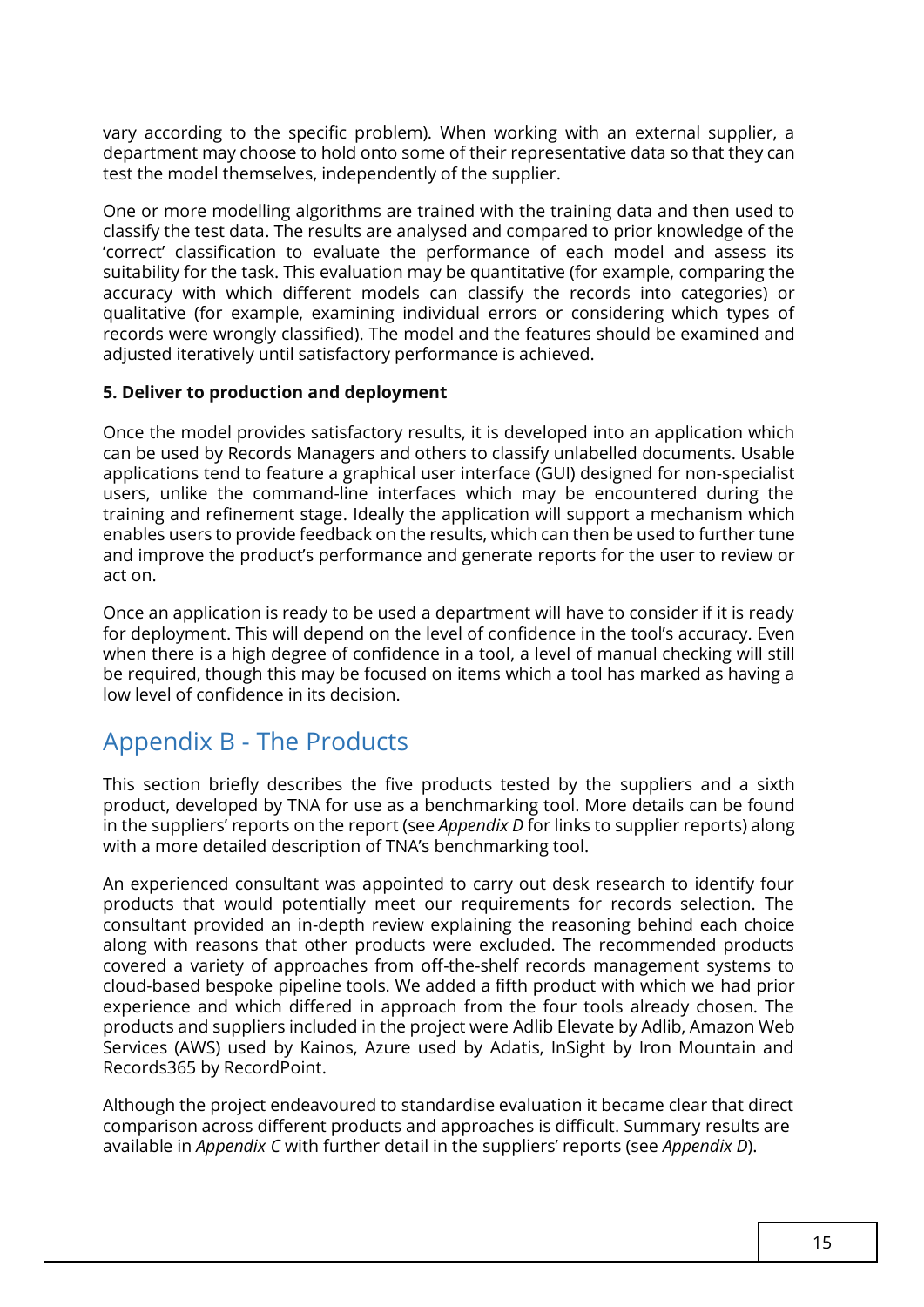#### **Adlib Elevate by Adlib**

Elevate is a cloud-based off-the-shelf record management product developed by Adlib. Although the platform is designed for ease of use by Records Managers, it also provides functionality for data scientists to engage with the model building process. It can be used to transform large collections of unstructured data into structured data to carry out business processes.

#### **Amazon Web Services (AWS) used by Kainos**

 and not configurable. The AWS platform offers open ML algorithms but the supplier was which was chosen for evaluation. Records and their labels are loaded into the system Kainos are a technology supplier who built a bespoke cloud hosted Machine Learning as a Service (MLaaS) solution using Amazon Web Services (AWS). Their solution trains a model using representative data but model selection and parameter tuning are opaque specifically asked to test Amazon Comprehend, a Natural Language Processing product via an API (Application Programming Interface) which requires some programming skill. A full pipeline could be built programmatically using the platform.

#### **Azure used by Adatis**

 Adatis are a technology supplier who built a bespoke cloud hosted MLaaS platform using Microsoft Azure. The solution uses existing algorithms (Azure Cognitive Search, Azure Cognitive Services, Azure Databricks) and includes the ability to build an ML pipeline. A prototype GUI was also created to demonstrate how a Records Manager could execute workflows on the platform.

#### **InSight by Iron Mountain**

Iron Mountain developed InSight as a content-services-platform focussed on records analytics, with ML capability provided by Google Cloud's ML and Artificial Intelligence service. The ML training is a managed service performed by their own data scientists, rather than the user. The interface was therefore focused around organising and searching records.

#### **Records365 by RecordPoint**

Records365 is a cloud-based off–the-shelf Software-as-a-Service (SaaS) platform, developed by RecordPoint. It is designed to enable Records Managers to use ML without the input of a data scientist. Training a model is achieved by manually classifying the sampled records through the GUI. Following training, test records are imported and the ML classifier assigns predicted labels. These are not final until they have been approved or corrected by the Records Manager. The model can be iteratively re-trained as the user works through this process.

#### **Benchmarking classification tool by The National Archives**

 This was a lightweight AI-based classification tool, developed in-house at TNA using open-source software libraries, to provide a baseline against which the results of the five commercial products could be compared.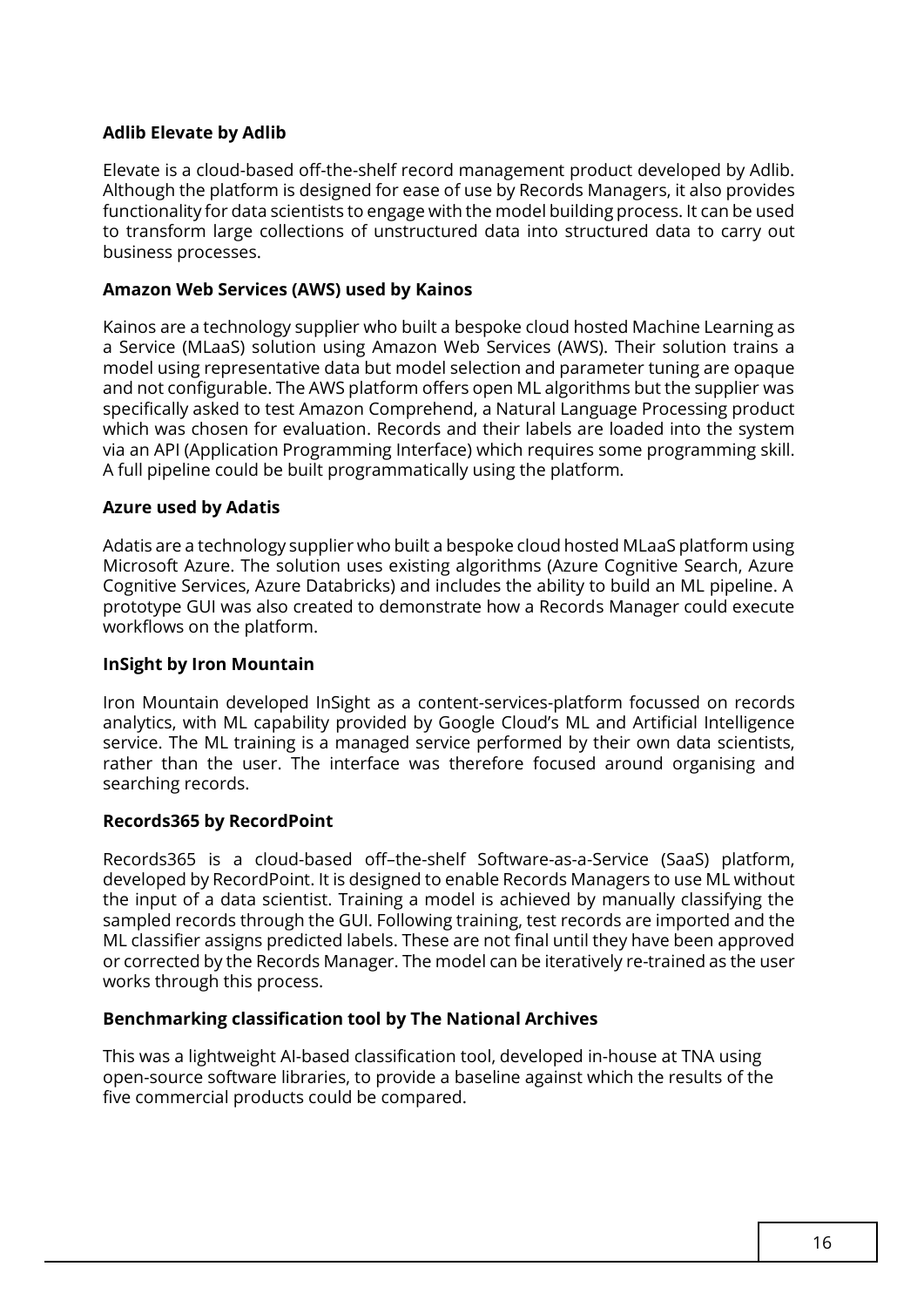# Appendix C – Product comparison

 task. For this reason, it is difficult to directly compare the results obtained. We have The five products under consideration applied different approaches to the selection developed an initial [evaluation form](https://cdn.nationalarchives.gov.uk/documents/ai-for-selection-evaluation-template.xlsx) that identifies factors we consider important in evaluating results..

This section discusses in more detail the functionalities of the various products, structured by the categories used in the [evaluation form.](https://cdn.nationalarchives.gov.uk/documents/ai-for-selection-evaluation-template.xlsx) These categories broadly align with the phases in the ML process described in *Appendix A* above.above.

 (see *Appendix D* for links to supplier reports). The individual supplier reports have been published and provide further information

#### **1. Data Collection**

Products Adlib Elevate and RecordPoint's Record365 retrieved files directly from cloudbased storage services (such as Google Drive, Microsoft SharePoint, Dropbox, Exchange, etc.). InSight by Iron Mountain accessed files stored on cloud servers (Google, Azure).

 favoured Azure blob storage, Kainos used Amazon s3 to store the dataset. Adlib Elevate and Records365 provided custom connectors that can be reused. Both bespoke solutions could add connectors, given time and resource. While Adatis

| <b>Data Collection</b>                    |                                                               | <b>ADLIB</b><br><b>Elevate</b><br>by Adlib | <b>AWS</b><br>(used by<br>Kainos) | <b>Azure</b><br>(used by<br>Adatis) | InSight by<br><b>Iron</b><br><b>Mountain</b> | <b>Records</b><br>365 by<br>Record<br>Point | <b>TNA</b><br><b>Baseline</b> |
|-------------------------------------------|---------------------------------------------------------------|--------------------------------------------|-----------------------------------|-------------------------------------|----------------------------------------------|---------------------------------------------|-------------------------------|
| <b>Source</b><br>of data<br>for<br>import | Cloud based (Dropbox /<br>Sharepoint / Google Drive /<br>etc) | Υ                                          | N                                 | N                                   | N                                            | Υ                                           | N                             |
|                                           | Cloud server based (Azure,<br>Google, etc)                    | γ                                          | Y                                 | Υ                                   | Υ                                            | Y                                           | N                             |
|                                           | Data from hard drive                                          | Υ                                          | Υ                                 | Y                                   | Υ                                            | Y                                           | Y                             |

*Table 1: Products' data collection ability* 

#### **2. Data Pre-processing**

 pre-process these file formats. Even though the contents of emails are text-based, they were not included by some suppliers due to a lack of time and processing complexity. We decided to concentrate on the text-based and email file formats as they are the key file formats predominantly used in government departments. All suppliers managed to

were not included by some suppliers due to a lack of time and processing complexity.<br>The next issue that arose was the existence of duplicates in the representative data. Duplicates are common in departmental records and it is not unusual for multiple versions of a record to be transferred to TNA. As it was intended to be 'representative' data, the dataset provided to suppliers contained duplicates too. However, when used in a training set, the presence of duplicates can bias the model. For example, too many copies of an unimportant (i.e. labelled as not selected) document would mislead the product to classify all the records originating from the same source as 'not selected'. The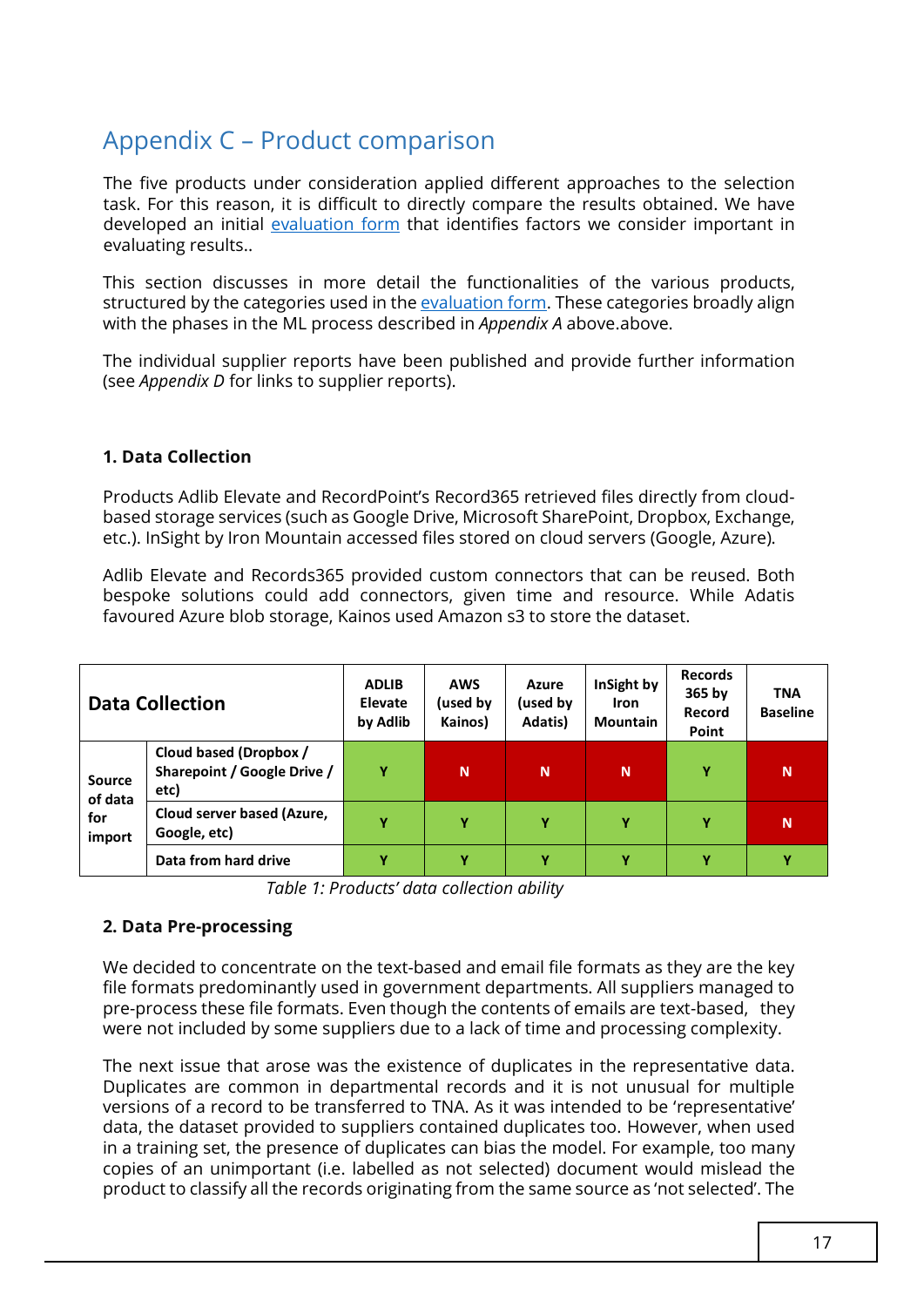product would then make an incorrect prediction for other important records that should be selected. Mathematical approaches to detect duplicates (cosine similarity, hashing) were applied by the suppliers.

 duplicates for the purpose of creating a model could be difficult because of lack of policy additional staff time to remove duplicates for future versions of the tool or to reduce bias by ensuring sufficient variety in the training set. Some products ignored duplication, while some detected and removed duplicates as part of their pre-processing. Our experience of running TNA's own benchmarking tool suggested that removing on which instance should be retained. Eliminating duplicates would require a manual review which is time-consuming. One of the learnings from this project is the need for

 For clarity, while it is of'ten helpful to remove duplicates from training data to reduce bias in the model, 'real' records should not routinely be de-duplicated as part of the selection and transfer process. TNA accepts transfer of duplicate material.

#### **3. Exploratory Analysis**

 The detailed exploratory analysis made by each of the suppliers is provided in their reports (see *Appendix D* for links to supplier reports).

#### **4. Feature Engineering**

 used by all suppliers to assist classification. However, to classify a record as selected, it represented in the training data (i.e. there were not enough records of this type in the training data / the training data was not sufficiently representative). While some disadvantages (see links to reports in *Appendix D*). The retention schedules have a direct preservation. There were about 20 retention schedules. Even though, the task was to classify records into selected/not selected, it was useful to categorise records into retention schedules while evaluating the performance of the products. Basic record metadata features (for example, file location, date, format type, size) were is also necessary to understand the content. From our experience with the benchmarking tool, we now know that some of the retention schedules were undersuppliers (including TNA's benchmarking tool) tried various ways to overcome this, others ignored the under-represented categories. Both approaches had advantages and relationship with whether or not the record should be selected for permanent

- Data augmentation or synthetic data<sup>2</sup> was created and used to improve the representation of the under representative categories. Though synthetic data is the most prevalent method of improving data quality, generation of synthetic data is time-consuming and requires a very keen domain knowledge of the type of the missing data. Synthetic data is also more suitable for numeric than textual data.
- • Ignoring the under-represented classes is a valid approach if we do not expect class when building the model will lead to this category of records not being identified as 'selected' by the tool and, as a result, they will be destroyed. additional records of this type in the real data. If this is not the case, ignoring a

It is difficult to create an algorithm that is sufficiently generalised to be applied to datasets from any department. Models (algorithms) must be specific to each dataset to produce satisfactory results. In the ML world, it is the data that directs the choice of the

<sup>2</sup> See glossary of terms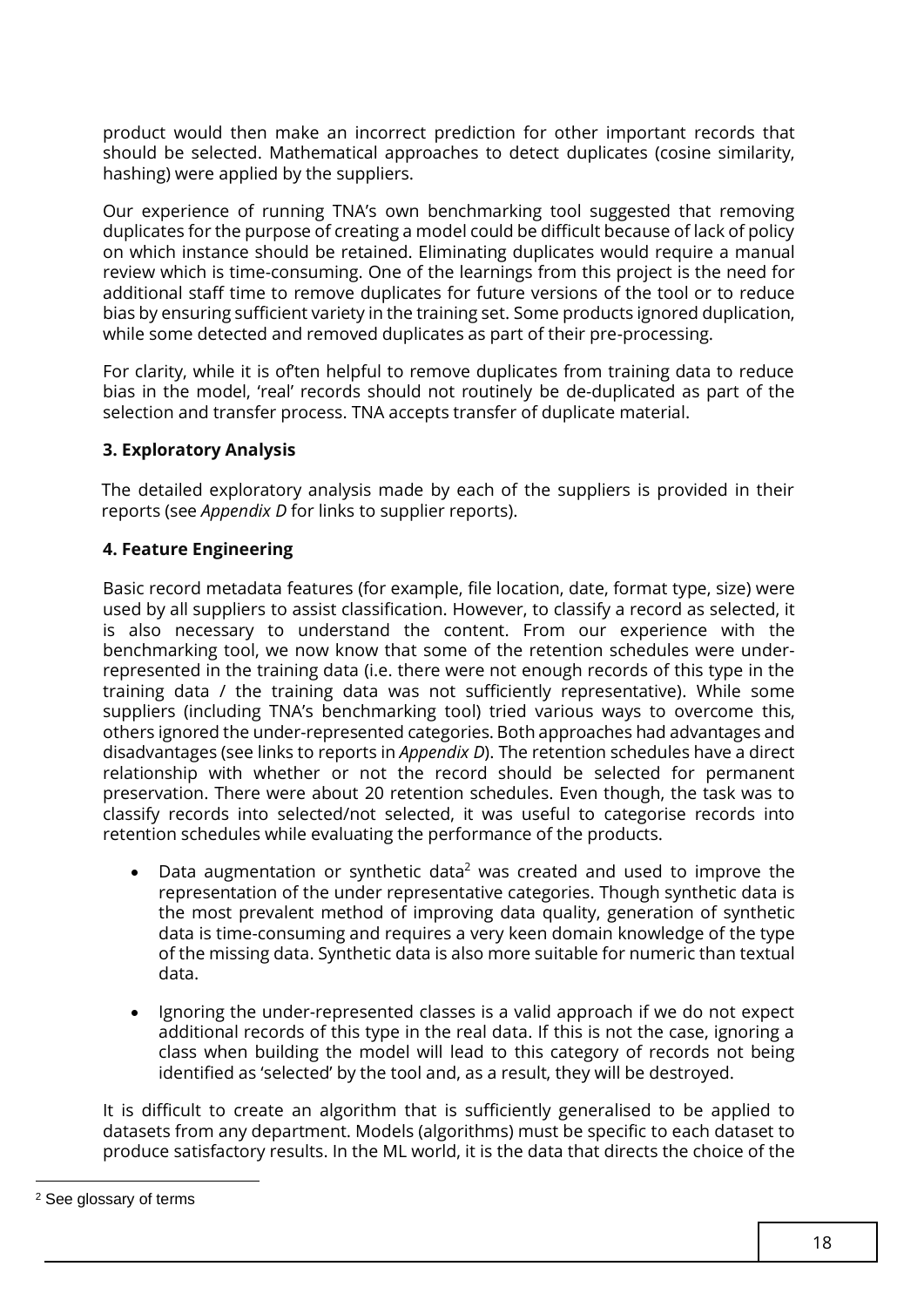#### algorithm.

Table 2 shows the utilisation of various capabilities by the products under evaluation.

| Data Pre-processing,<br><b>Exploratory data analysis</b><br>& Feature Engineering |                                                                                                                                           | <b>ADLIB</b><br><b>Elevate</b><br>by Adlib | <b>AWS</b><br>(used by<br>Kainos) | <b>Azure</b><br>(used by<br>Adatis) | InSight by<br><b>Iron</b><br><b>Mountain</b> | <b>Records</b><br>365 by<br><b>Record</b><br>Point | <b>TNA</b><br>Prototype |
|-----------------------------------------------------------------------------------|-------------------------------------------------------------------------------------------------------------------------------------------|--------------------------------------------|-----------------------------------|-------------------------------------|----------------------------------------------|----------------------------------------------------|-------------------------|
| <b>Formats</b><br>managed                                                         | <b>Text documents</b><br>(pdf / word / text /<br>excel)                                                                                   | Ÿ                                          | Ÿ                                 | Ÿ                                   | Y                                            | Ÿ                                                  | Y                       |
| Content<br>extracted                                                              | <b>Emails and</b><br>attachments                                                                                                          | Ÿ                                          | <b>Partial</b>                    | Ÿ                                   | <b>Partial</b>                               | Ÿ                                                  | <b>Partial</b>          |
| through                                                                           | <b>Images</b>                                                                                                                             | Ÿ                                          | Y                                 | Y                                   | Y                                            | Ÿ                                                  | N.                      |
| OCR/NLP/etc                                                                       | Videos / audio                                                                                                                            | <b>Partial</b>                             | N                                 | N                                   | N                                            | N                                                  | N                       |
| <b>Detect and ignore duplicates</b>                                               |                                                                                                                                           | Ÿ                                          | Y                                 | <b>Partial</b>                      | N.                                           | Ÿ                                                  | ${\bf N}$               |
| Retrieve file metadata (file location,<br>date, format, document name, size)      |                                                                                                                                           | Ÿ                                          | Ÿ                                 | Y                                   | N                                            | Ÿ                                                  | Ÿ                       |
|                                                                                   | Internal / external<br>users                                                                                                              | ${\bf N}$                                  | ${\sf N}$                         | ${\sf N}$                           | ${\sf N}$                                    | N                                                  | ${\bf N}$               |
|                                                                                   | Date inference<br>(subject date,<br>document date)                                                                                        | ${\sf N}$                                  | <b>Partial</b>                    | N                                   | N                                            | N                                                  | ${\bf N}$               |
|                                                                                   | Organisation / gov<br>department                                                                                                          | <b>Partial</b>                             | <b>Partial</b>                    | Y                                   | $\mathbf N$                                  | Y                                                  | <b>Partial</b>          |
|                                                                                   | <b>Internal</b><br>department                                                                                                             | <b>Partial</b>                             | N                                 | N                                   | N                                            | N                                                  | <b>Partial</b>          |
| <b>Feature</b>                                                                    | People                                                                                                                                    | <b>Partial</b>                             | <b>Partial</b>                    | Y                                   | N.                                           | Ÿ                                                  | <b>Partial</b>          |
| (metadata)<br>extraction                                                          | <b>Document</b><br>importance &<br><b>Security</b><br><b>Classifications</b><br>(official sensitive /<br>commercial /<br>personal / none) | ${\bf N}$                                  | ${\bf N}$                         | $\mathsf{N}$                        | $\mathsf{N}$                                 | N                                                  | $\mathsf{N}$            |
|                                                                                   | <b>Title</b>                                                                                                                              | Ÿ                                          | Ÿ                                 | Ÿ                                   | N.                                           | Ÿ                                                  | Ÿ                       |
|                                                                                   | Routine / non<br>routine record<br>type (example<br>weekly updates)                                                                       | ${\bf N}$                                  | ${\sf N}$                         | N                                   | N                                            | $\mathsf{N}$                                       | N                       |

*Table 2: data pre-processing and utilisation of various capabilities by the products* 

#### **5. Model Training and Tuning**

**5. Model Training and Tuning**<br>**Choice of features.** All suppliers built the first version of their classifier models using metadata features alone. Models were trained on 80% of the data and tested on the remaining 20%. Since metadata features do not consider the content however, both accuracy and precision suffered as the algorithms struggled to predict the selection status of the test data. In addition, the *file location* feature worked well for organised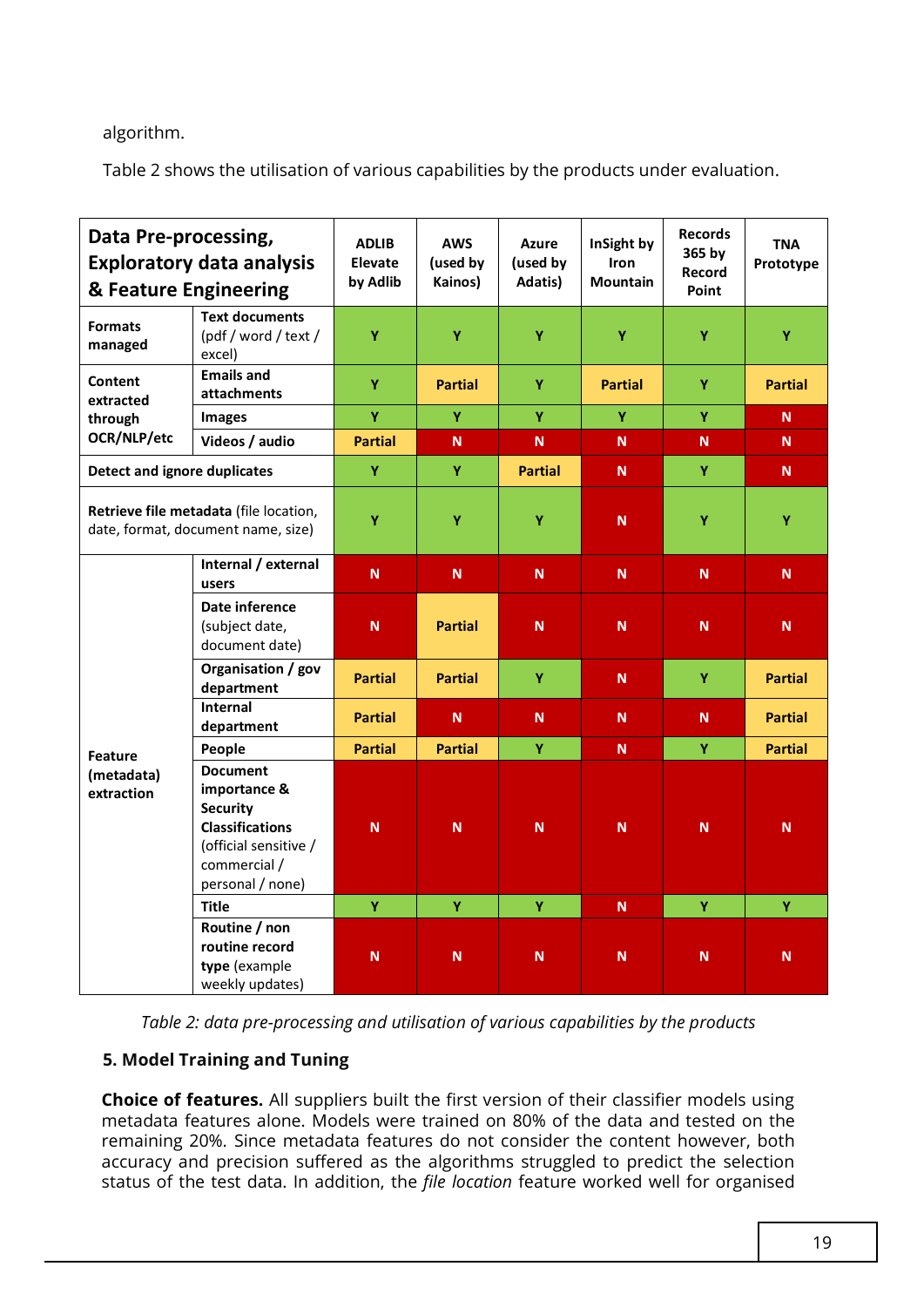data but not for unmanaged shared drives, where using file location as a feature was a poor predictor. It became clear that a hybrid model using both metadata and content could work well.

 of time a record should be held (including *selected for permanent preservation*). Others preservation or not. Some suppliers performed multiple experiments on samples of the can be seen in the suppliers' reports (see links to reports in *Appendix D*). **Classification task.** Since the data supplied belonged to multiple retention schedules, some of the classifiers focused on predicting these schedules which specified the length focused only on identifying whether records should be selected for permanent whole collection to avoid training on the entire dataset. More details of products' results

**Model customisation.** Most tools offered no way to customise a "built-in" model, whether off-the-shelf document management systems like Adlib and Record365 or when using an AI black box API as Kainos did with AWS Comprehend. For the benchmarking tool, simple models were initially chosen and a customised model created iteratively by selecting the most suitable features and tweaking the algorithm. Adatis also built a customised model similar to the benchmarking tool. In our view, this approach to customisation would work well as record managers or developers could use the model without any deep knowledge of ML. It should be noted that oversimplifying the model can be a risk as it may not perform accurately.

 **Versioning and sharing.** There are many existing tools available for versioning, sharing and exporting models. Versioning enables us to try training multiple models and to rollback when performance degrades. It also helps us to understand the predictions made and the parameters required for building the model. A sharing facility allows the re-use of successful models with other similar collections with few changes. It is important that departments are involved in the training and tuning process. This should be fully documented (and that documentation considered as a public record).

 make the process and models understandable (see *Table 4* below). **On-going tuning.** After initial deployment, tuning will need to continue and performance will need to be monitored. A Graphical User Interface (GUI) can help to

 but are not easily interpretable by decision makers (in our case, a records manager). The **Interpreting performance.** How can the product performance be interpreted by end users? Metrics such as *f1 score* and *confusion matrices* evaluate the model's performance suppliers who used off-the-shelf products made use of the technology-assisted review features provided by the products to aid understanding. The other suppliers, who built their applications from scratch, decided to focus on building a platform to train their models (the ML part) but could not provide better GUI visualisations due to the lack of time. Adatis however, built a prototype demonstrating how a Records Manager could review and correct labels within their Azure pipeline.

The abilities of the products to create models and facilitate interpretation by decision makers are summarised in *Table 3* below.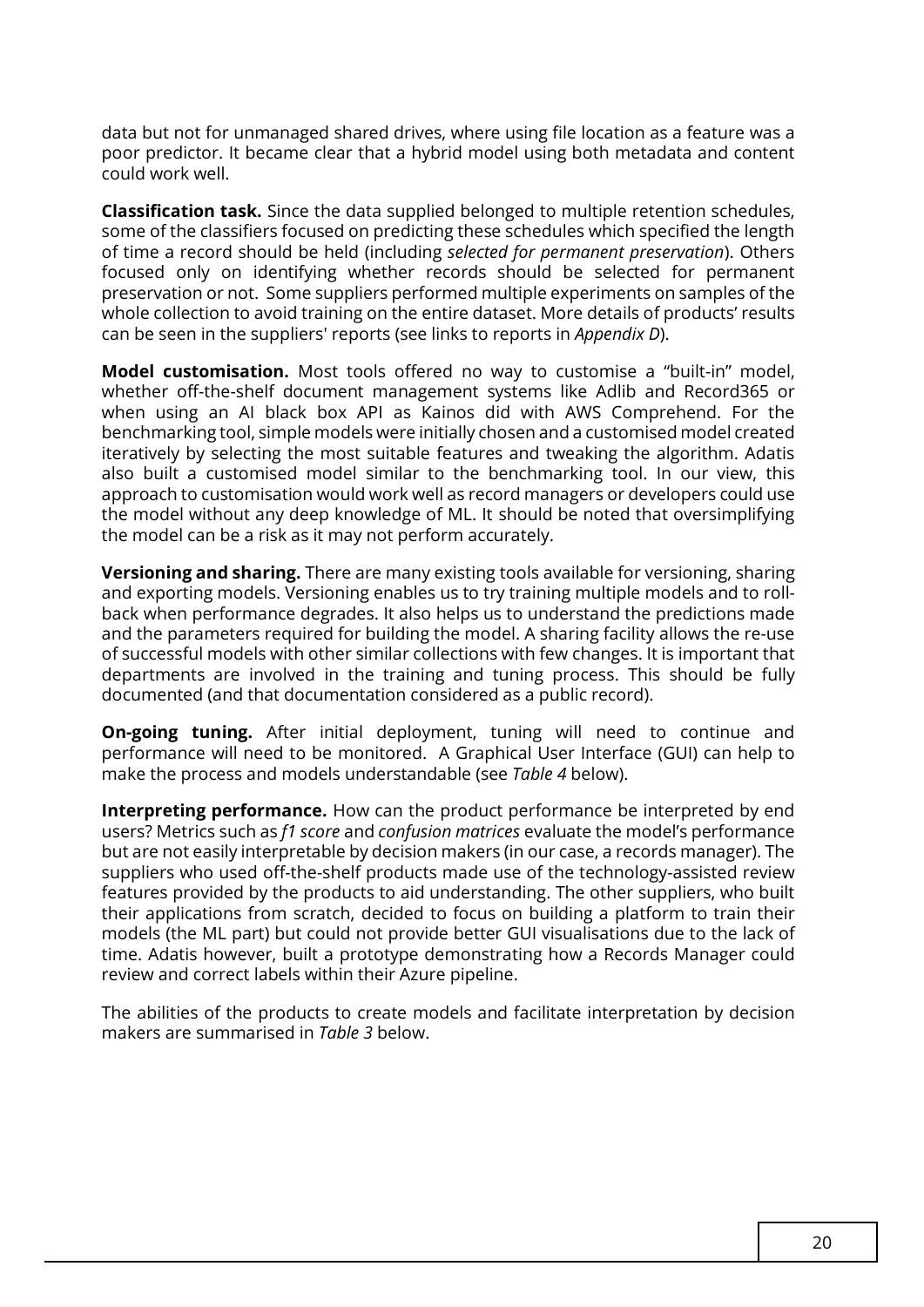| <b>Model Training and</b><br><b>Tuning</b>                                                         |                                                                                                                                                     | <b>ADLIB</b><br><b>Elevate</b><br>by Adlib | <b>AWS</b><br>(used by<br>Kainos) | <b>Azure</b><br>(used by<br>Adatis) | InSight by<br>Iron<br>Mountain | <b>Records</b><br>365 by<br>Record<br>Point | <b>TNA</b><br>Prototype |
|----------------------------------------------------------------------------------------------------|-----------------------------------------------------------------------------------------------------------------------------------------------------|--------------------------------------------|-----------------------------------|-------------------------------------|--------------------------------|---------------------------------------------|-------------------------|
|                                                                                                    | Metadata                                                                                                                                            | ${\sf N}$                                  | ${\bf N}$                         | Y                                   | $\mathbf N$                    | Ÿ                                           | Y                       |
| Inputs                                                                                             | <b>Document</b><br>contents                                                                                                                         | Y                                          | Y                                 | Y                                   | Y                              | Y                                           | Y                       |
|                                                                                                    | <b>Predict Selection</b>                                                                                                                            | Y                                          | Y                                 | Y                                   | Υ                              | Y                                           | Y                       |
| <b>Outputs</b>                                                                                     | <b>Predict retention</b><br>schedule                                                                                                                | Ÿ                                          | Y                                 | $\mathbf N$                         | Y                              | Ÿ                                           | Y                       |
|                                                                                                    | <b>Customise models</b><br>(e.g. choose ML<br>algorithm)                                                                                            | ${\bf N}$                                  | $\mathbf N$                       | Υ                                   | $\mathbf N$                    | $\mathbf N$                                 | Y                       |
| Enable<br>customisation                                                                            | <b>Specify which</b><br>features to use                                                                                                             | ${\bf N}$                                  | $\mathbf N$                       | Y                                   | $\mathsf{N}$                   | ${\sf N}$                                   | Y                       |
| of models                                                                                          | Inject our own<br>models and use<br>them (e.g. via an<br>open API)                                                                                  | $\mathbf N$                                | $\mathbf N$                       | $\mathbf N$                         | N                              | $\mathbf N$                                 | ${\sf N}$               |
|                                                                                                    | <b>Versioning of</b><br>models                                                                                                                      | ${\bf N}$                                  | Y                                 | Y                                   | $\mathbf N$                    | Y                                           | Υ                       |
| Share / reuse                                                                                      | <b>Share models</b><br>(reuse deployed<br>models / pipelines)                                                                                       | Y                                          | Y                                 | Y                                   | $\mathbf N$                    | $\mathbf N$                                 | Y                       |
| / export                                                                                           | <b>Export models</b><br>(export hyper<br>parameters for<br>archiving or later<br>re-import)                                                         | Y                                          | $\mathbf N$                       | Y                                   | $\mathbf N$                    | <b>Partial</b>                              | Y                       |
| Interpretable / explainable results<br>(e.g. show in decision tree why we<br>made that prediction) |                                                                                                                                                     | ${\bf N}$                                  | ${\bf N}$                         | <b>Partial</b>                      | N                              | ${\sf N}$                                   | <b>Partial</b>          |
| <b>Support</b><br>"technology<br>assisted<br>review"                                               | Can the records<br>manager override a<br>tool's decision?                                                                                           | $\mathbf v$                                | ${\sf N}$                         | Y                                   | Υ                              | Y                                           | ${\bf N}$               |
|                                                                                                    | Can the tool retrain<br>its hyper-<br>parameters from<br>user feedback?                                                                             | Y                                          | ${\bf N}$                         | ${\bf N}$                           | Y                              | Y                                           | ${\bf N}$               |
|                                                                                                    | <b>Deal with outliers</b><br>(Partial: spot them<br>for user correction,<br>Yes: learn from<br>user feedback &<br>apply to all similar<br>outliers) | <b>Partial</b>                             | ${\sf N}$                         | ${\bf N}$                           | ${\bf N}$                      | ${\sf N}$                                   | ${\sf N}$               |
|                                                                                                    | <b>Provides</b><br>aggregation /<br>statistics /<br>reporting to aid<br>understanding of<br>results                                                 | Ÿ                                          | <b>Partial</b>                    | $\mathbf N$                         | $\mathbf N$                    | Υ                                           | Ÿ                       |

*Table 3: Ability of the products to create models and support decision makers*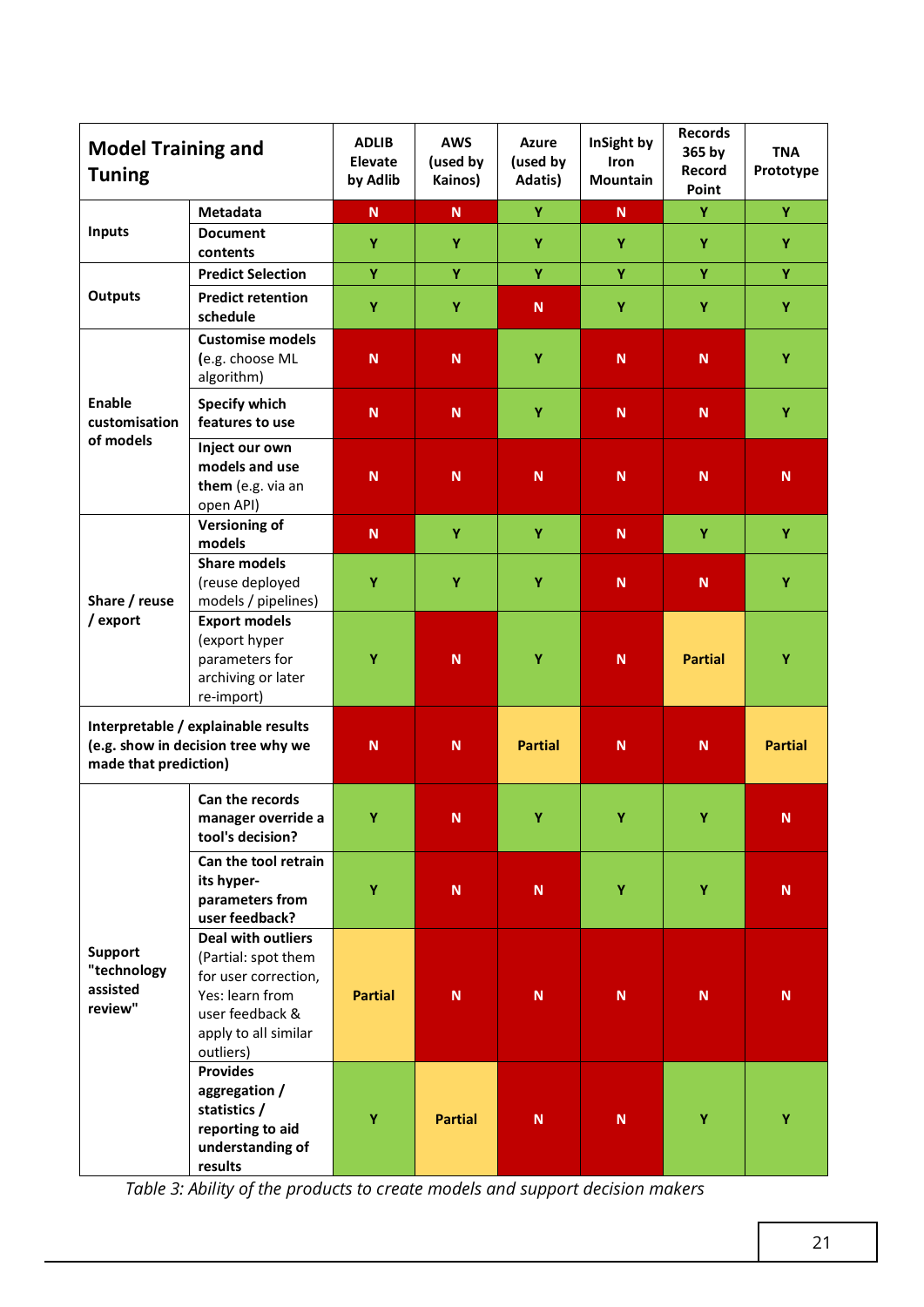#### **6. Graphical User Interface (GUI)**

 The two off-the-shelf products supported the full range of features in our requirements. The prototype by Adatis included the ability to confirm or correct the labels as well as search and filter on specific features. With more time this functionality could have been included in the Kainos pipeline. It was clear that the two bespoke systems which used cloud components could be designed to meet any requirements in terms of usability.

 Table 4 (below) summarises the availability of features for user access control and progress tracking.

| Deployment / GUI                                                                                         |                                                    | <b>ADLIB</b><br><b>Elevate</b><br>by Adlib | <b>AWS</b><br>(used by<br>Kainos) | Azure<br>(used by<br>Adatis) | InSight by<br><b>Iron</b><br><b>Mountain</b> | <b>Records</b><br>365 by<br>Record<br>Point | <b>TNA</b><br>Prototype |
|----------------------------------------------------------------------------------------------------------|----------------------------------------------------|--------------------------------------------|-----------------------------------|------------------------------|----------------------------------------------|---------------------------------------------|-------------------------|
| <b>User Access Control</b>                                                                               |                                                    | Υ                                          | <b>Partial</b>                    | <b>Partial</b>               | Y                                            | Y                                           | N                       |
| Users can track progress (through<br>the whole process, through their<br>review of classified documents) |                                                    | Ÿ                                          | N                                 | N                            | N                                            | Ÿ                                           | N                       |
| <b>Allow</b><br>collaboration<br><b>between</b><br>users                                                 | <b>Continue work</b><br>started by another<br>user | Ÿ                                          | N                                 | Y                            | Υ                                            | Ÿ                                           | N                       |
|                                                                                                          | Multiple people can<br>work on the data            | Υ                                          | N                                 | <b>Partial</b>               | Y                                            | Υ                                           | N                       |

*Table 4: Ability of the products to provide assistance using GUI features* 

Some products offer the facility for visual interaction with the data. For example, Microsoft Azure provides a [tool](https://docs.microsoft.com/en-us/azure/machine-learning/tutorial-labeling) for labelling images; Records365 provides Power BI templates to help users explore the data with visualisation products: similar solutions could be implemented for any of the approaches we tested.

### Appendix D. Links

- 1. Suppliers reports
	- **Adlib Elevate by Adlib (in conjunction with Deloitte)**
	- Amazon Web Services (AWS) used by Kainos
	- **InSight by Iron Mountain**
	- **Records365 by RecordPoint**
	- Azure used by Adatis
- 2. Report of First Phase Market Research
- 3. [TNA Benchmarking Tool](https://cdn.nationalarchives.gov.uk/documents/ai-for-selection-national-archives.pdf)
- 4. TNA Guidance for <u>Digital Records Transfer</u>